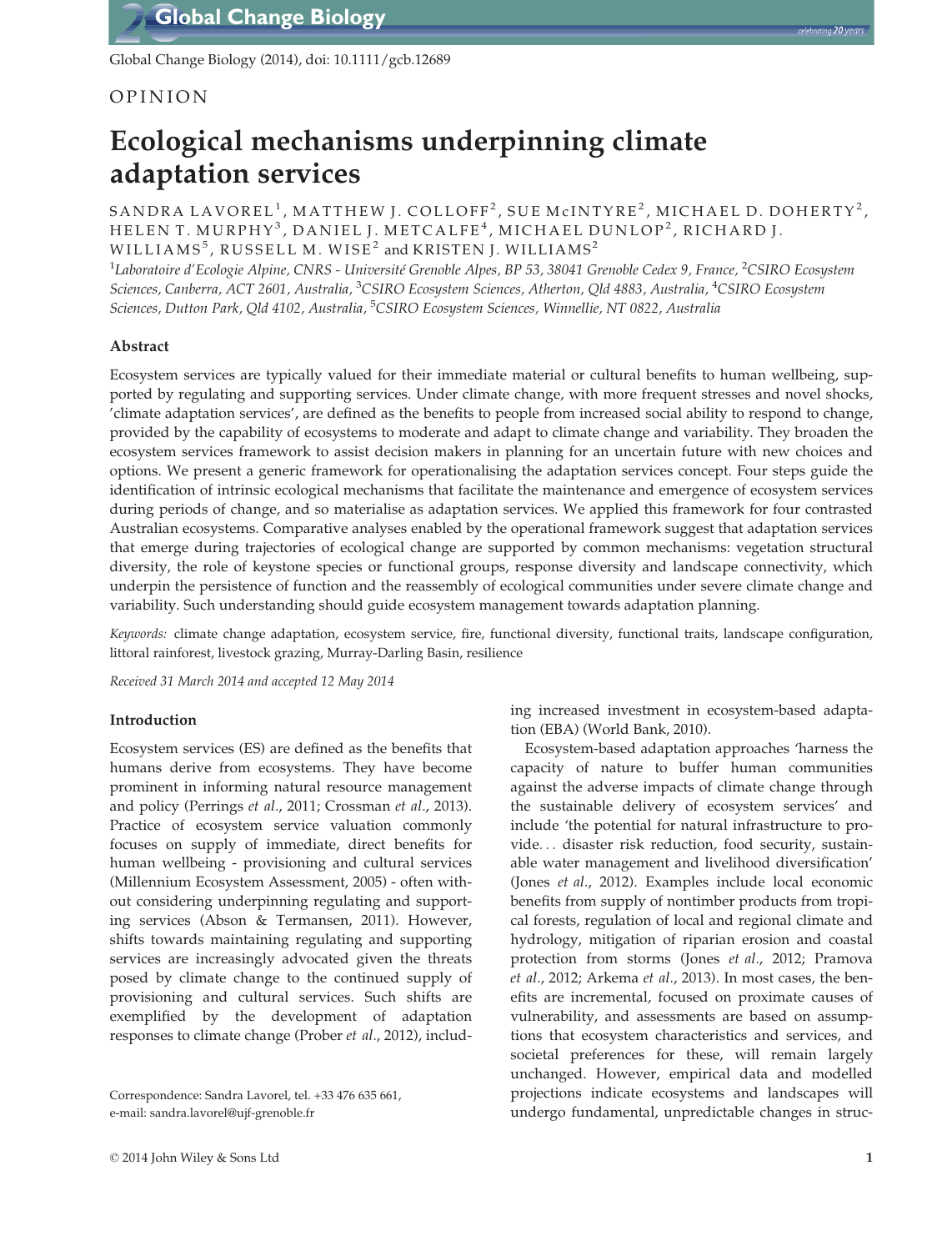ture, composition and functions in response to novel, global-scale warming of  $\geq +3$  °C (Schellnhuber et al., 2012). Therefore, applications of the ES concept that assume stationarity of current bundles of ES that support livelihoods and economies, and societal preferences for these, will likely lead to maladaptive future actions (Stafford Smith et al., 2011).

The concept of climate adaptation services (hereafter 'adaptation services') can be proposed to complement the ecosystem services approach and help people develop choices for adaptation to climate change. This concept highlights the prospect of substantial ecosystem change and stresses the importance of option and insurance values of services not currently considered important for human wellbeing, but which may prove critical in the future. Societal responses to climate change will vary from short-term incremental management aimed at maintaining existing ecosystem characteristics, through to transformational change in values, rules and knowledge that promote resilience and resistance of novel ecosystems. In this context, adaptation services are defined as the benefits to people from increased social ability to respond to change, provided by the capacity of ecosystems to moderate and adapt to climate change and variability. Adaptation services include the buffering capacity of ecosystems against change and incorporate some currently valued ecosystem services such as coastal protection or crop diversification for food security. Also, the capacity of ecosystems to transform in composition, structure and function in response to climate change or new management regimes will result in new provisioning services such as firewood supply after grassland has transitioned to woodland. Such new services form the basis for choices and options to support social climate adaptation.

To operationalize the adaptation services concept we need to explore its applicability and usefulness across a range of social-ecological systems. Here, considering the ecological dimensions of this endeavour, we propose a methodological framework to reveal testable hypotheses on biological traits and ecological mechanisms that underpin adaptation services, and to facilitate comparison and synthesis. To illustrate this capability, we present one case study in detail and three in summary for Australian ecosystems that are vulnerable to climate change. We synthesize common features of these case studies that relate to the main types of adaptation services and their trait-based mechanisms. We identify knowledge and research gaps in the operational framework and conclude by identifying the implications for management.

#### The operational framework

The operational framework involves the identification of adaptation services under different scenarios of climate and management change, based on our understanding of the ecological mechanisms that underpin the supply of ecosystem services (Bennett et al., 2009; Luck et al., 2009) (Fig. 1). Climate, other abiotic factors and management are proximate drivers that determine the ecosystem state at a particular time and place. Each state has specific characteristics of biodiversity and functioning that contribute to the supply of ecosystem services.

Scenarios may involve change of ecosystem state due to direct climate impacts, including increased temperatures, droughts and storms, and indirect impacts via management responses such as changed grazing regimes or water flows in regulated rivers. Adaptation services can then be identified that support human well-being under these new conditions. Finally, ecosystem properties that underpin adaptation services need to be managed for, including, where possible, the conservation of existing biodiversity and ecosystem services. The four steps in the operational framework are outlined below.



*Step 4 – Management for adaptation services*

Fig. 1 The operational framework for the identification and quantification of adaptation services. Four steps are identified: (1) characterization of the system and its bundles of ecosystem services, (2) describing climate change direct and indirect impacts, (3) identifying adaptation services and (4) proposing management for adaptation services.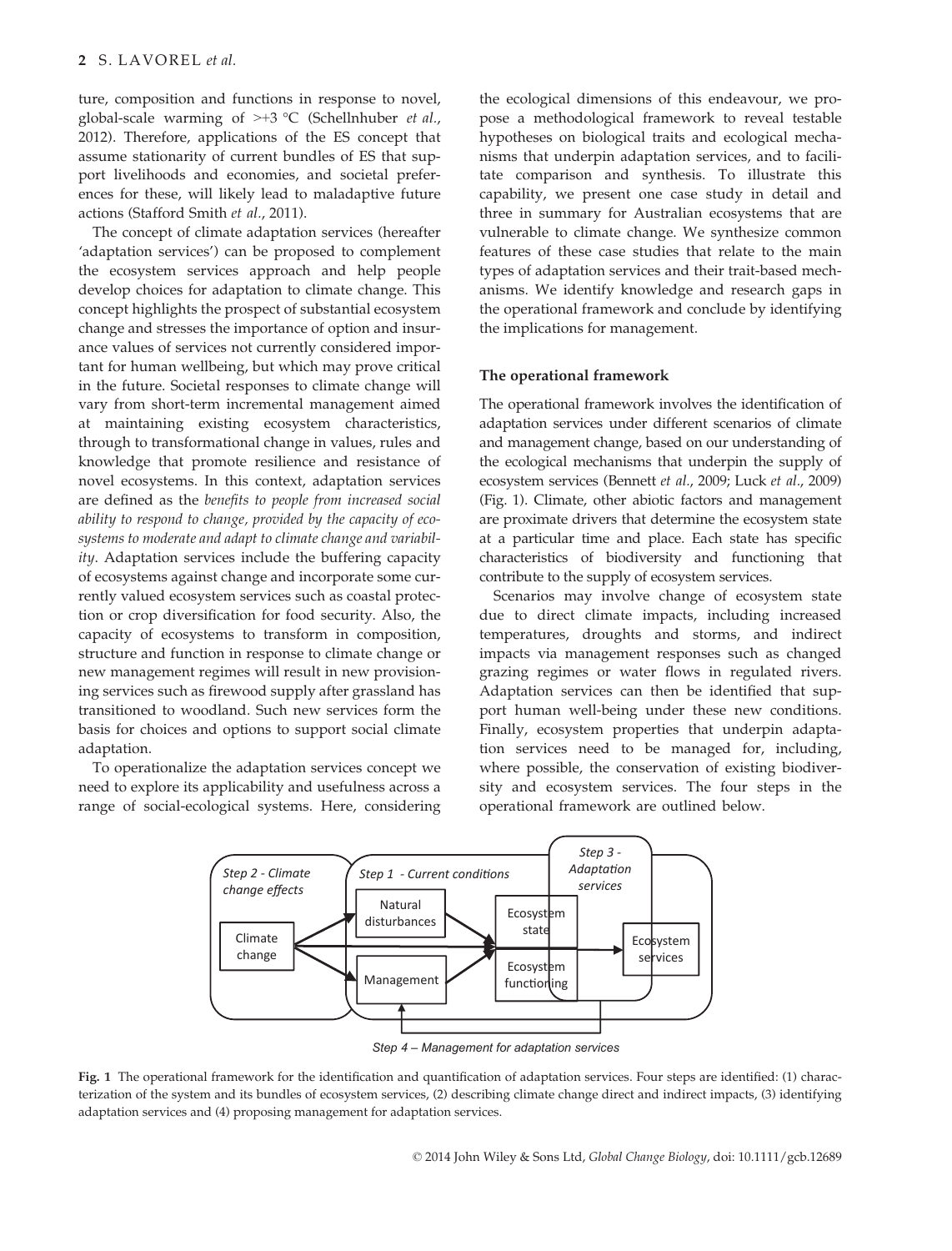

Fig. 2 The four case studies: distribution ranges and typical landscapes for littoral rainforests, the inland floodplains and wetlands, grassy woodlands and montane forests. Inset diagrams for each case study picture the most important drivers and feedbacks for each case study: climate (C), management (M), exotic species (Ex), ecosystem properties (EP) and ecosystem services (ES). Drivers are common for inland floodplains and grassy woodlands.

## Step 1: Initial system characterization

1a: Characterization of ecosystem dynamics under historical and current climate allows projections of future states and properties. Appropriate models may be conceptual or quantitative (Scheffer, 2009), state-and-transition (McIntyre & Lavorel, 2007; Zweig & Kitchens, 2009), or succession-based (Noble & Slatyer, 1980; Dickie et al., 2011). Alternative states may be represented by vegetation composition and associated biodiversity, biomass pools, ecosystem functions and disturbance regimes.

1b: For each ecosystem state, identification of bundles of ecosystem services supplied under current climate helps define benefits desirable for the long-term. We emphasize bundles of services (Bennett et al., 2009; Crossman et al., 2013), rather than single services, because bundles covary though space and time, dependent on shared ecosystem properties, processes and environmental drivers. Thus, management approaches need to consider functional linkages between all adaptation services.

# Step 2: Climate change effects

To identify adaptation services (Step 3), it is necessary to describe and, where possible, quantify biodiversity and ecosystem responses to climate change scenarios, including recent empirical or modelled trends, like changed frequency and magnitude of extreme events. Scenarios integrate direct climate impacts and indirect effects of land use and management (Fig. 2, inset diagrams).

Ecosystem responses involve changes affecting supply of current ecosystem services and autonomous ecological adaptation: community structure, composition, functional groups and traits, plus landscape changes that affect ecosystem responses and persistence. Methods for characterization include the assessment of altered supply of ecosystem services under climate- and land-use change by building on state-and-transition models as done for rangelands (Havstad et al., 2007), or alpine grasslands (Lamarque et al., 2014). In the latter, vegetation states-and-transitions (Quétier et al., 2007) were linked to plant and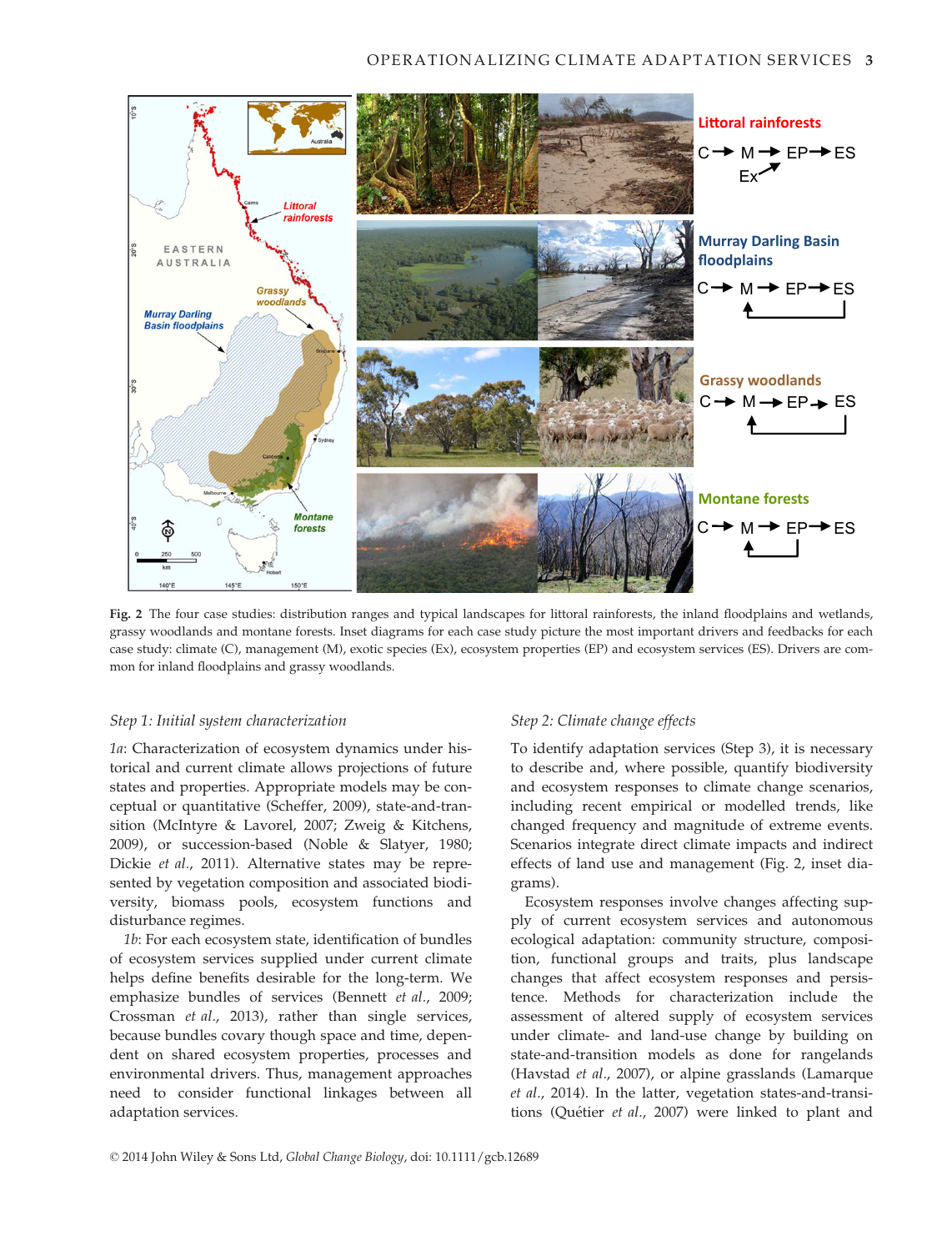microbial functional traits-based models (Lavorel et al., 2011; Grigulis et al., 2013) to project effects of climate and management change on ecosystem service bundles.

## Step 3. Adaptation services

Identification of adaptation services. Ecosystem properties that facilitate societal climate adaptation by supporting current ecosystem service bundles, supplying novel services and moderating or enabling ecological transformation are identified as adaptation services. These different functions contribute to the different facets of social adaptation: providing time for societies to change, slowing down ecological responses to climate change, or providing novel livelihoods. In contrast with authors who determined adaptation services a priori, subsequently relating them to ecosystem characteristics (Jones et al., 2012; Pramova et al., 2012), we take a bottom-up approach by identifying intrinsic ecological mechanisms required to support future bundles of ecosystem services.

Identification of mechanisms underlying adaptation services. Ecological mechanisms and processes that support adaptation services and their management include traits of organisms, biodiversity effects on biogeochemical cycling and biotic moderation of resource availability, and landscape properties. Assessment of functional diversity and redundancy of relevant traits is required to anticipate ecosystem service responses to climate change, and how species range shifts may affect service supply.

#### Step 4. Management of adaptation services

Changes in ecosystem properties and supply of adaptation services are likely to be emergent, requiring an adaptive management approach. Management may target abiotic drivers such as water flows and disturbance regimes, or biotic components including keystone taxa and functional groups, through conservation, restoration and translocation. Intervention objectives should be to retain the ecosystem properties that supply those ecosystem services that support societal adaptation to climate change.

## Four case studies

In this section, we apply the operational framework to four case studies from climate-sensitive Australian social-ecological systems representing different climatemanagement interactions related to ecosystem service supply (Fig. 2). We provide a detailed account for grassy woodlands and summaries for littoral rainforests, temperate montane forests and floodplain ecosystems.

#### Grassy eucalypt woodlands in south-eastern Australia

Step 1a: Ecosystem description. Temperate grassy woodlands occupying subhumid regions of eastern Australia, are associated with soils of inherently low fertility (McIntyre, 2011), and since European settlement have been modified by livestock grazing, tree clearing and cropping. Transformation to exotic plant dominance was hastened in the mid-20th century though the use of phosphorus fertilizers and introduced annual legumes, encouraging the replacement of perennial native species with annual exotics (Dorrough et al., 2006, 2011). Crops and fertilized pastures have reduced the regenerative capacity of remaining trees. Soils are prone to erosion, acidification and salinization (Hobbs & Yates, 2000).

Grassy woodlands have characteristics that make them resistant to warming and drying, owing to the highly perennial, stress-tolerant nature of their native plants. Some climatic adaptability may be found in the flora as the geographical range of many species spans large rainfall and temperature gradients (McIntyre, 2011). The flora is also stress-tolerant and slow-growing as an adaptation to naturally low soil fertility, while low pH and poor soil structure make large areas vulnerable to erosion. These features of the ecosystem make it vulnerable to agricultural impacts that lead to losses of perennial native vegetation and displacement by ruderal species under conditions of disturbance and enrichment.

Five major ground-layer vegetation states are recognized (McIntyre & Lavorel, 2007; McIntyre, 2008; Fig. 3; Box 1). Reference and native pasture states have high resistance to grazing and fire, which maintain diversity, but low resistance to fertilization. Transformation from native to exotic dominance occurs when fertilization raises soil phosphorus above  $\sim 20$  mg kg<sup>-1</sup> (Dorrough et al., 2006; McIntyre, 2008). Established trees persist, but are vulnerable to insect attack, root damage and disrupted regeneration. Decline of trees and shrubs is associated with decline in fauna (Lindenmayer, 2011).

Dominant perennial tussocks are the keystone plant functional group in the ground layer, with the greatest influence on ecosystem properties and processes (Mokany et al., 2008). Fertilization disrupts the tussock matrix and diverse forbs are replaced with exotics. Available phosphorus declines over decades following cessation of fertilization (Sharpley, 1995), but nitrate pools remain seasonally elevated when annuals dominate, thus reinforcing the prevalence of exotic species (Prober & Lunt, 2009).

Step 1b: Current ecosystem services. Grassy woodlands are valuable production systems, with a trade-off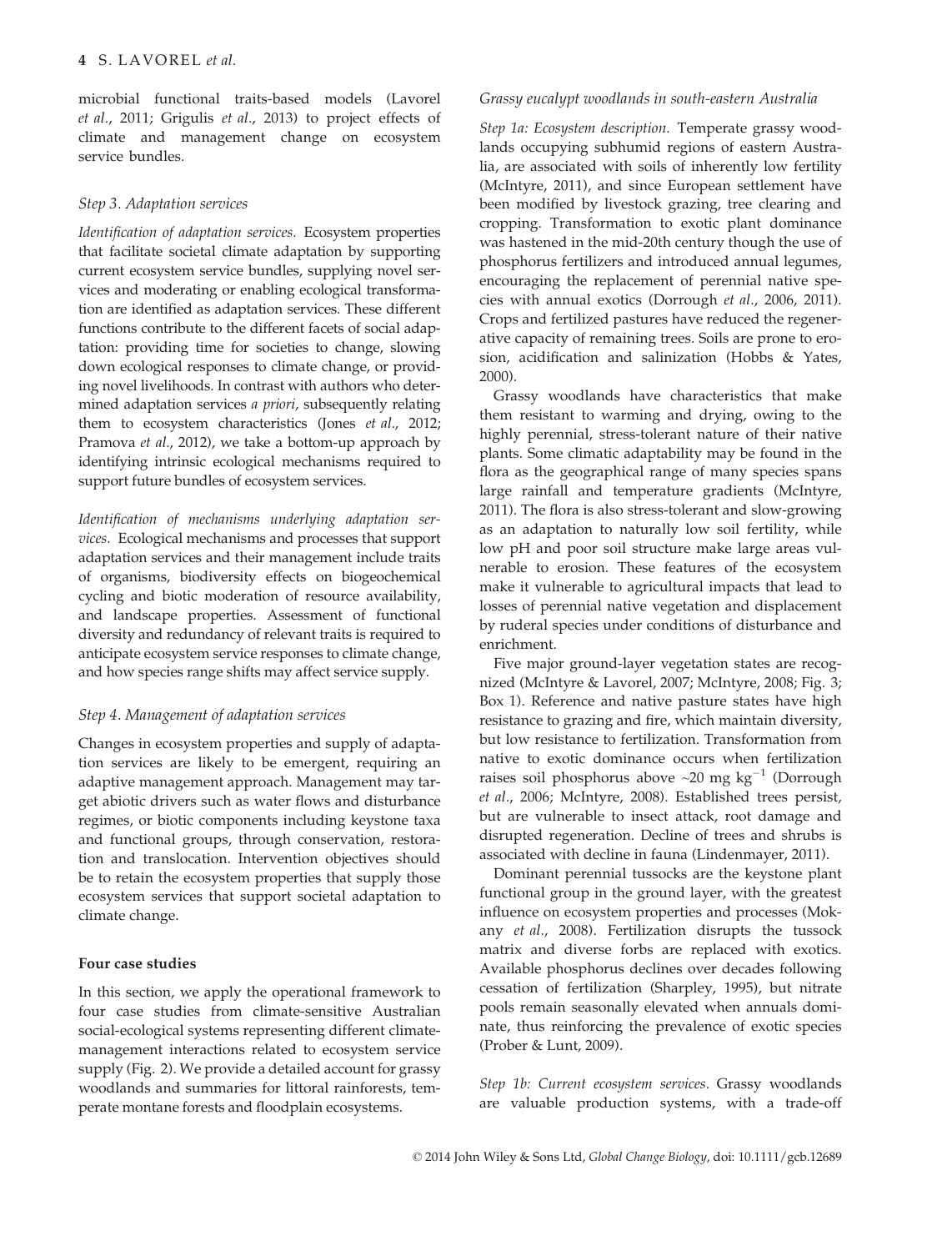Box 1 Five alternative states identified by the stateand-transition model for grassy woodlands of southeastern Australia (based on McIntyre & Lavorel, 2007; McIntyre, 2008)

Reference: Our understanding of pre-European vegetation relies on historical accounts depicting wellspaced trees, tall thick grass with abundant forbs and variable, but often low, shrub densities (Gammage 2011). Available water, hunting and dingoes would have regulated marsupial grazing.

Native pasture: Permanent settlement and introduced domestic livestock (sheep and cattle) increased grazing pressures and transformed the composition of the grassland to shorter, more-grazing tolerant native grasses and forbs. While still perennial-dominated, the annual component of the vegetation (native and exotic) is higher owing to the presence of livestock. Native plant diversity (of grazing-tolerant species) is high, and trees and shrubs generally persist, with some impacts of browsing.

Fertilized pasture: The addition of nutrients through fertilizers and legume N-fixation, elevates nitrogen and phosphorus and allows higher grazing pressures than in native pastures. Exotic and native perennial grasses can be maintained with grazing management, but annual grasses and forbs are abundant and often dominate. Native plant diversity is low, and conditions for tree regeneration are poor.

Sown pasture and crops: Cultivation and fertilization, with the addition of legumes and sown grasses or crop species result in almost complete loss of native diversity and perennial species.

Enriched grassland: Any fertilized or otherwise nutrient enriched grassland that is not grazed. Common situations are roadsides or pastures fenced for tree establishment. Large perennial grasses dominate, accumulating thick litter with a very low diversity of forbs.

between intensifying or extending production and overall sustainability in terms of preserving vegetation, soils and biodiversity (Smith et al., 2013). We undertook a literature review to identify ecosystem attributes that underpin ecosystem services supplied by grassy woodlands (Tables S1 and S2, Supporting Information). We quantified each ecosystem service using a 5-level rating (Table S3, Supporting Information). Star diagrams summarize the varying provision of ecosystem services between states (Fig. 3). A principal component analysis of Table S3 (not shown) revealed three distinct bundles

of services, i.e. services co-occuring in given grassland states.

Reference and native pasture states share high multifunctionality with high values for regulating and cultural services and biodiversity indicators. The incorporation of production, albeit low, in native pastures comes at a small cost to these other services (Fig. 3). In contrast, the fertilized pasture, sown pasture and cropping states show radical shifts towards provisioning services at the expense of all others (except aesthetics) due to loss of perenniality and native plant diversity, tree decline and ultimately loss. Ceasing or reducing production in fertilized pastures restores some regulating services by allowing recovery of a largely exotic perennial ground layer, but not of biodiversity or cultural services specific to reference and native pastures.

Step 2: Climate change effects. Climate change projections indicate a trend of high temperature, reduced or warm rather than cool-season precipitation precipitation, and more extreme rainfall and drought events (CSIRO & Bureau of Meteorology 2012). These changes are depicted under four scenarios of increasingly severe climate change and predicted land use responses (Table 1).

Reduced capacity for cropping is predicted, and cropping is likely to become more marginal (scenario 3) or be replaced by extensive grazing (scenario 4; Nidumolu et al., 2012). A history of extensive cropping in a landscape may limit the development of native perennial vegetation suitable for rangeland grazing, and decrease its ability to retain soil and sustain biomass. Abandoned cropland is likely to become annual grassland, with extensive areas of exposed soil in summer, vulnerable to water and wind erosion.

In reference and native pastures there is potential to support assembly of novel perennial diverse semi-arid rangelands combining some original grassy woodland, exotic and semi-arid species. We consider that the plant diversity currently available in these states provides a sufficient array of ecological strategies in order to support responses to scenario 3, and to a lesser extent scenario 4. The latter may require some assisted dispersal of semi-arid native species.

Step 3: Adaptation services. We assume that, similar to current use in semi-arid and arid Australia, livestock grazing will remain a primary future land use. Other objectives may be biodiversity conservation and maintenance of vegetation cover as appropriate for natural resource conservation under more severe scenarios.

We identified a bundle of adaptation services that are essential to support viable medium-term livestock production (Fig. 4), including soil regulation services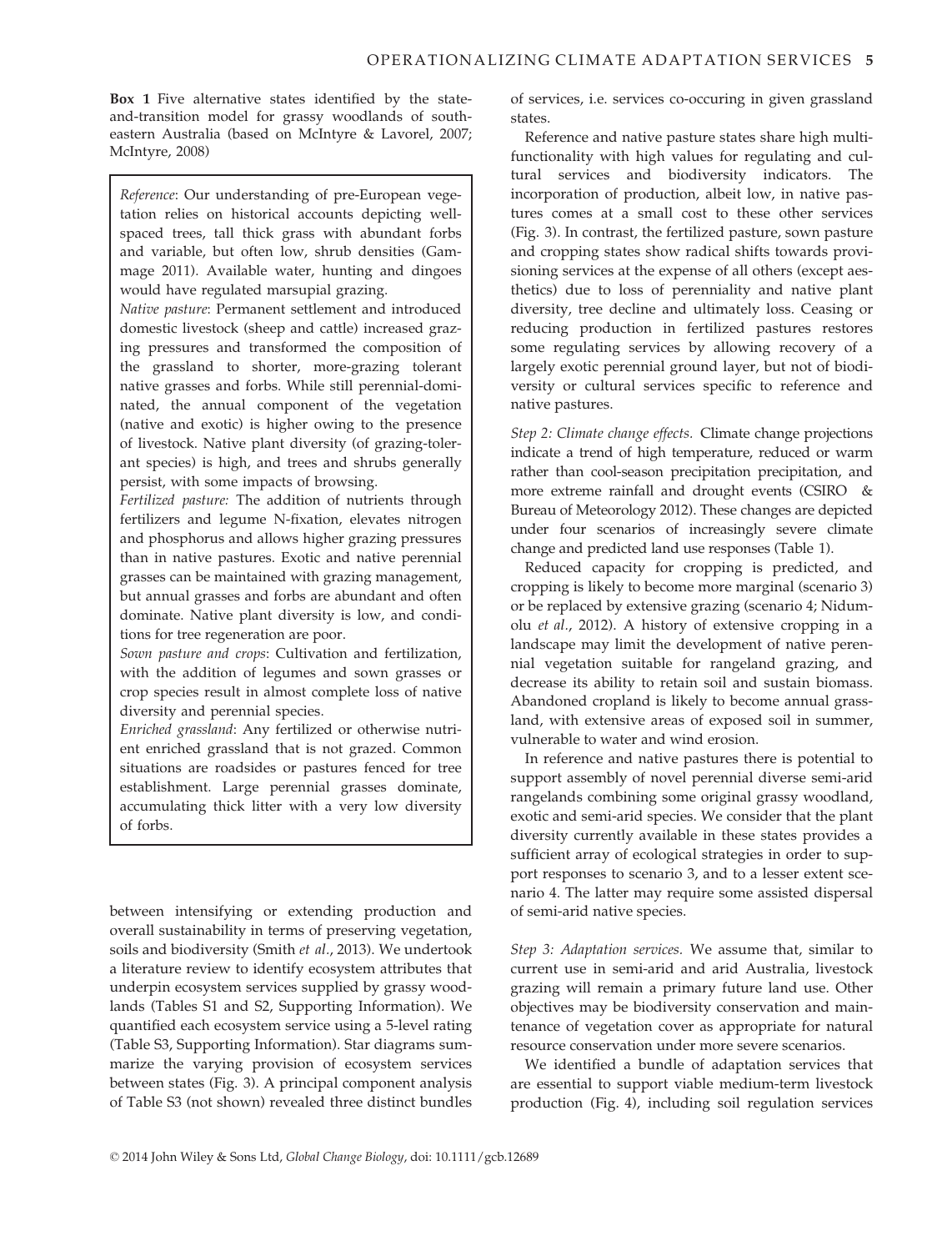

Fig. 3 Summary of Step 1 for grassy woodlands: initial system characterization of system dynamics by a state-and-transition model and ecosystem service characterization. The states are described in Box 1.

underpinning stable plant production, microclimate regulation for welfare of livestock and the provision of water for livestock and people. During the transformation of the flora towards novel semi-arid communities (Step 2), several ecosystem attributes will increasingly support these adaptation services (Fig. 4). Perennial grasses, the keystone functional group supporting current landscape multifunctionality, will have increasing importance in soil protection and primary productivity. Additional ecosystem attributes supporting adaptation services for continued livestock production (Table 1) include structural and life form diversity, and large plant functional diversity of natives and exotics in the ground layer. These have a large response diversity to climate variability, to management interventions, and disturbance from drought and fire. The proportion of stress-tolerant species, already a major component of these ecosystems, is also expected to increase. The

persistence of all these attributes under changing climate requires landscape scale biodiversity and connectivity to support interactions and trophic complexity.

As climate changes, many species will not persist. Their contribution to response diversity will decline and be replaced by species from less intensively managed states, with wide geographic distributions (Figure S1, Supporting Information). We assume gradual community re-assembly with immigration of semi-arid species under more severe scenarios 3 and 4, but translocation may be required to maintain the matrix structure of perennial grasses and enable the adaptation service of response diversity. For this, landscape connectivity will be an essential attribute. Climate regulation is expected to emerge as a novel adaptation service as climate change becomes more severe.

Importantly, the ecosystem properties that are likely to contribute to future adaptation services currently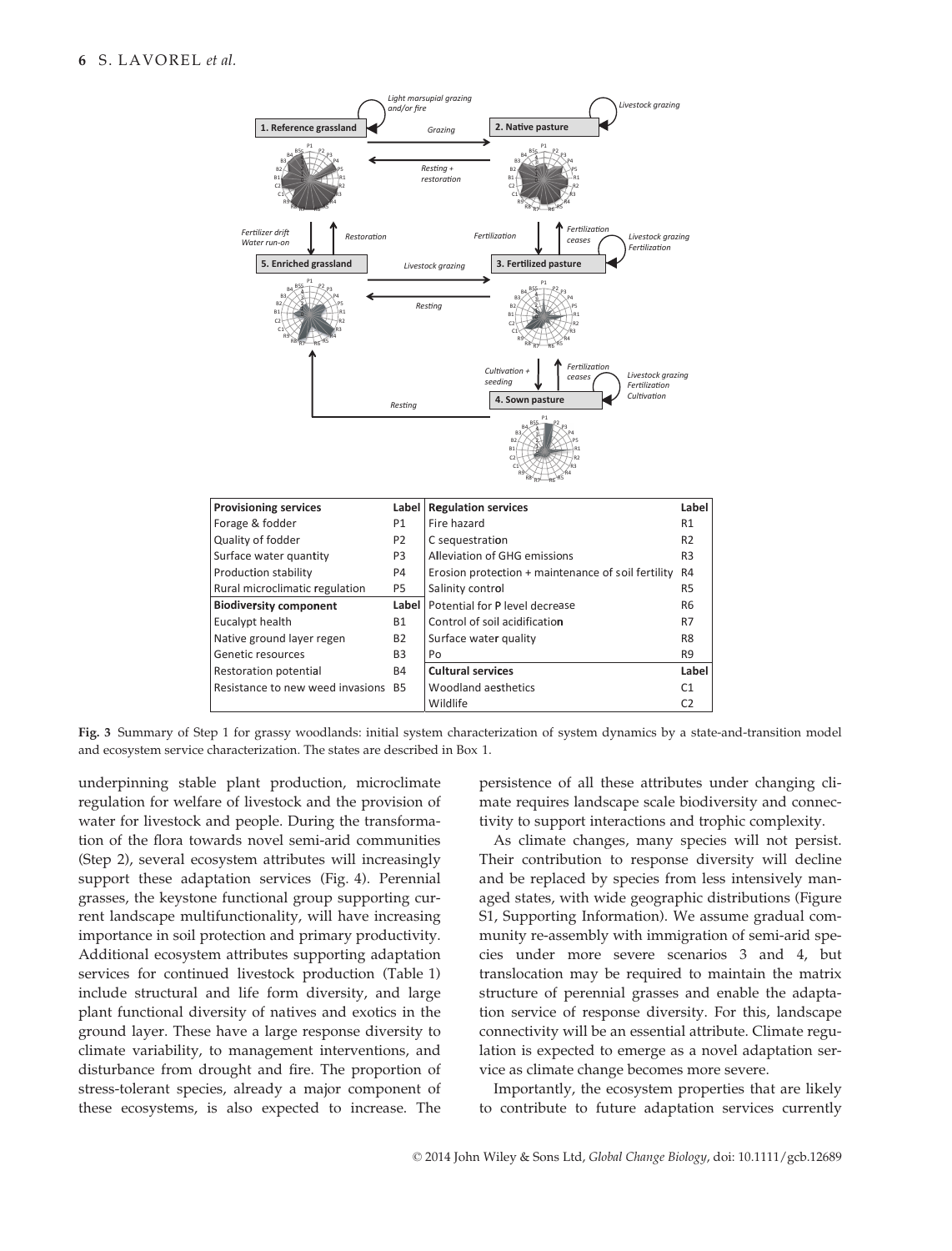| r<br>G                                      |                                                            |                       |
|---------------------------------------------|------------------------------------------------------------|-----------------------|
| )<br>)<br>)                                 | TOWN FTT ANNOTIT                                           |                       |
|                                             | j<br>j                                                     |                       |
|                                             |                                                            |                       |
| ;<br>;                                      |                                                            |                       |
| $\ddotsc$                                   |                                                            |                       |
| no are aleta motorchical in antenne in anno | anagement needs for each of the four change types of incre |                       |
|                                             |                                                            |                       |
|                                             |                                                            |                       |
|                                             |                                                            |                       |
| car one atempted na                         |                                                            | ĉ                     |
|                                             |                                                            |                       |
|                                             |                                                            |                       |
| נז ז                                        | m hes and mechanisms and mi                                | $-1$                  |
|                                             |                                                            | į                     |
| í                                           | i<br>ı                                                     | $\overline{a}$        |
|                                             | l                                                          | i<br>is a contract of |
|                                             | se oo                                                      |                       |

|                                               | increasing importance of specific attributes across scenarios                |                                                                                                                                           |                                                                                        |                                                                      |
|-----------------------------------------------|------------------------------------------------------------------------------|-------------------------------------------------------------------------------------------------------------------------------------------|----------------------------------------------------------------------------------------|----------------------------------------------------------------------|
|                                               | over regional scale and longer<br>Scenario 1 - Moderate effects<br>timeframe | Scenario 2 - Moderate effects<br>over regional scale and<br>shorter timeframe                                                             | widespread effects over<br>Scenario 3 - Severe,<br>longer timeframe                    | widespread effects over<br>Scenario 4 - Severe,<br>shorter timeframe |
| Scenario description                          | Periods of severe dryness                                                    | Record drought                                                                                                                            | Declining rainfall averages.                                                           | Declining rainfall averages.                                         |
|                                               | Mixed cropping, fertilized                                                   | Increasing periods of                                                                                                                     | Transition to opportunistic                                                            | Threshold of dryness and                                             |
|                                               | pastures, native pastures and                                                | extremely high grazing                                                                                                                    | cropping. Greater grazing                                                              | temperature, transforming to                                         |
|                                               | conserved woodlands.                                                         | pressure.                                                                                                                                 | pressure on diminishing                                                                | semi-arid climate.                                                   |
|                                               | Fertilization in wet periods.                                                | Reduction in fertilizer use due                                                                                                           | average forage production.                                                             | Transformation to rangeland                                          |
|                                               | Rotational grazing (recent)                                                  | to diminishing returns.                                                                                                                   | fertilizer use; lag effects of past<br>Continued reduction in                          | use - dryness prohibits<br>cropping.                                 |
|                                               |                                                                              |                                                                                                                                           | use.                                                                                   |                                                                      |
| and landscape effects<br>Species, ecosystem   | Scenario <sub>1</sub>                                                        | Scenario <sub>2</sub>                                                                                                                     | Scenario 3                                                                             | Scenario 4                                                           |
| Landscapepattern                              |                                                                              | Fragmentation processes continuing due to increasing grazing                                                                              | More diversified landscape                                                             | A mosaic of exotic-dominated                                         |
|                                               |                                                                              | pressure                                                                                                                                  | mosaic                                                                                 | vegetation and re-assembling<br>native vegetation.                   |
| Trees and shrub                               | Negative effects of                                                          |                                                                                                                                           | Eucalypt mortality increasing, recruitment of a few semi-arid tree and shrub species   |                                                                      |
|                                               | intensification and grazing                                                  |                                                                                                                                           |                                                                                        |                                                                      |
| Ground layer - native                         | Negative effects on grazing-                                                 | Local extinctions of some                                                                                                                 | Climate and increasing                                                                 | Reduced plant diversity.                                             |
|                                               | sensitive and nutrient-                                                      | species, increase in native                                                                                                               | grazing pressure causes                                                                |                                                                      |
|                                               | sensitive spp.,                                                              | grazing-tolerant species.                                                                                                                 | turnover in dominants.                                                                 |                                                                      |
|                                               |                                                                              |                                                                                                                                           | Perennial grass dominance varies with grazing and fertilization                        |                                                                      |
|                                               | Annual dominance varies with                                                 | Opportunities for annual                                                                                                                  |                                                                                        | Increasing native ephemerals                                         |
|                                               | grazing and fertilization                                                    | flushes, including infrequent                                                                                                             |                                                                                        |                                                                      |
|                                               |                                                                              | species.                                                                                                                                  |                                                                                        |                                                                      |
| Groundlayer-exotic                            | Exotics increasing                                                           | Some exotic species vulnerable                                                                                                            |                                                                                        | Stress tolerant ruderal exotics increasing                           |
|                                               |                                                                              |                                                                                                                                           | Annual exotics increasing                                                              |                                                                      |
| Soil                                          | Negative effects of<br>intensification and grazing                           |                                                                                                                                           | Bare ground and erosion increasing                                                     |                                                                      |
|                                               |                                                                              |                                                                                                                                           |                                                                                        |                                                                      |
| Landscape-scale processes                     |                                                                              |                                                                                                                                           | Local climate effects leading to positive feedback reinforcing more arid local climate |                                                                      |
|                                               |                                                                              |                                                                                                                                           |                                                                                        |                                                                      |
| supporting adaptation<br>Ecosystem properties | Scenario <sub>1</sub>                                                        | Scenario <sub>2</sub>                                                                                                                     | Scenario3                                                                              | Scenario 4                                                           |
| $O$ riginal flora of                          |                                                                              | Presence of trees and shrubs and perennial grasses, current diversity of plant and animals, (native and some exotic). Many                |                                                                                        |                                                                      |
| grassy woodlands                              | hemicryptophytesand stress-tolerant spp.                                     |                                                                                                                                           |                                                                                        |                                                                      |
| (exotics and natives)                         |                                                                              | Diversity of strategies and species associated with states with relatively less intensification; and / orwith diversified exotic flora in |                                                                                        |                                                                      |
|                                               | un-fertilized states                                                         |                                                                                                                                           |                                                                                        |                                                                      |
|                                               | Species with wide geographical ranges.                                       |                                                                                                                                           |                                                                                        |                                                                      |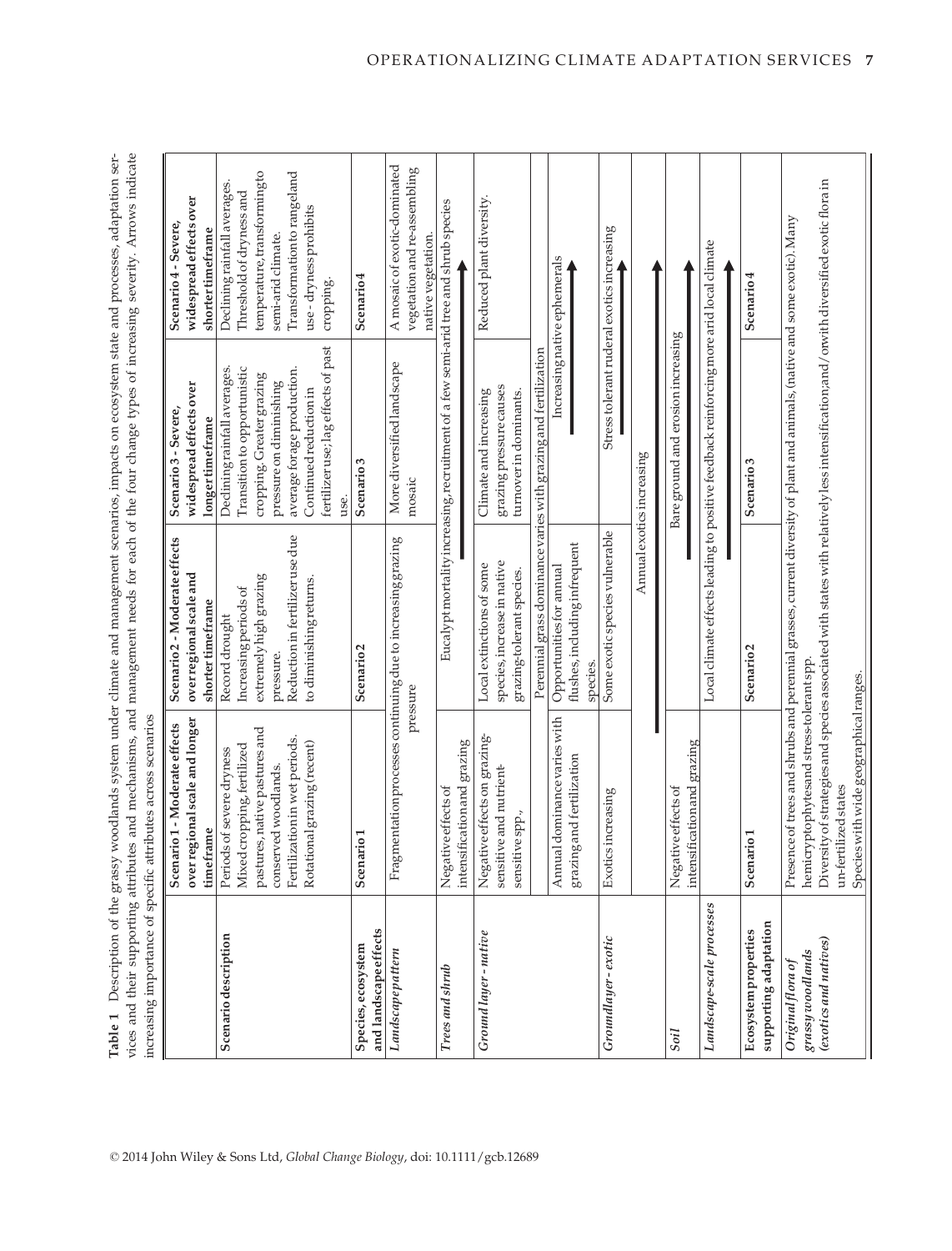| ï                        |
|--------------------------|
| $\ddot{\mathbf{i}}$<br>ì |

|                                                 | Scenario 1 - Moderate effects               | Scenario2 - Moderate effects                                                   | Scenario 3 - Severe,                                                                                                                                                            | Scenario 4 - Severe,                                          |
|-------------------------------------------------|---------------------------------------------|--------------------------------------------------------------------------------|---------------------------------------------------------------------------------------------------------------------------------------------------------------------------------|---------------------------------------------------------------|
|                                                 | over regional scale and longer<br>timeframe | over regional scale and<br>shorter time frame                                  | widespread effects over<br>longertimeframe                                                                                                                                      | widespread effects over<br>shorter timeframe                  |
| Responses of original<br>flora to climate       |                                             | Increasing importance of stress-tolerant plant species                         |                                                                                                                                                                                 |                                                               |
| $mana$ gement<br>change and                     |                                             |                                                                                | Decreasing contribution of original species pool to response<br>diversity                                                                                                       |                                                               |
| adaptation                                      |                                             |                                                                                | Greater contribution of flora from reference and native pasture<br>states to re-assembly                                                                                        |                                                               |
| Desirable for<br>adaptation                     |                                             |                                                                                |                                                                                                                                                                                 | species from semi-arid regions<br>Immigrating or translocated |
|                                                 | erosion                                     | protection, rural microclimatic regulation, amount of abstracted surface water | Increasing importance of stability of production under increasing inter-annual climate variability, maintenance of soil structure,                                              |                                                               |
|                                                 |                                             |                                                                                | regional climate regulation, response diversity to climate change<br>Increasing importance of: global climate regulation, local and<br>and variability, landscape connectivity. |                                                               |
| Relevant traits and<br>mechanisms               | $\frac{1}{2}$<br>Scenari                    | Scenario <sub>2</sub>                                                          | Scenario 3                                                                                                                                                                      | Scenario 4                                                    |
| composition and<br><b>Functional</b>            |                                             | providing response diversity                                                   | Increasing importance of perenniality, presence of trees and shrubs, diversity of life forms, diversity of species within life forms                                            |                                                               |
| Landscape<br>diversity                          |                                             |                                                                                |                                                                                                                                                                                 |                                                               |
|                                                 |                                             |                                                                                | Increasing importance of amount and connectivity of the above                                                                                                                   |                                                               |
| response to support<br>Management<br>adaptation | Scenario 1                                  | N<br>Scenario                                                                  | ω<br>Scenario                                                                                                                                                                   | Scenario 4                                                    |
|                                                 |                                             |                                                                                | Landscape planning to create a matrix of native dominated pastures and native vegetation                                                                                        |                                                               |
|                                                 |                                             |                                                                                | Increasing value of assisted dispersal of semi-arid native plant                                                                                                                |                                                               |
|                                                 |                                             |                                                                                | species.                                                                                                                                                                        |                                                               |
|                                                 |                                             |                                                                                | Transfer of arid grazing knowledge to the east.                                                                                                                                 |                                                               |
|                                                 |                                             |                                                                                |                                                                                                                                                                                 |                                                               |
|                                                 |                                             |                                                                                | grazing and soil management<br>Extension on improved                                                                                                                            | agronomic practices, extension<br>Up-skilling with respect to |
|                                                 |                                             |                                                                                | practices.                                                                                                                                                                      | and 'ecologically acceptable'                                 |
|                                                 |                                             |                                                                                |                                                                                                                                                                                 | technology development.                                       |
|                                                 |                                             |                                                                                | Increase in farm sizes                                                                                                                                                          |                                                               |
|                                                 |                                             |                                                                                | economic base from grain<br>Support the transition                                                                                                                              |                                                               |
|                                                 |                                             |                                                                                | production to livestock.                                                                                                                                                        |                                                               |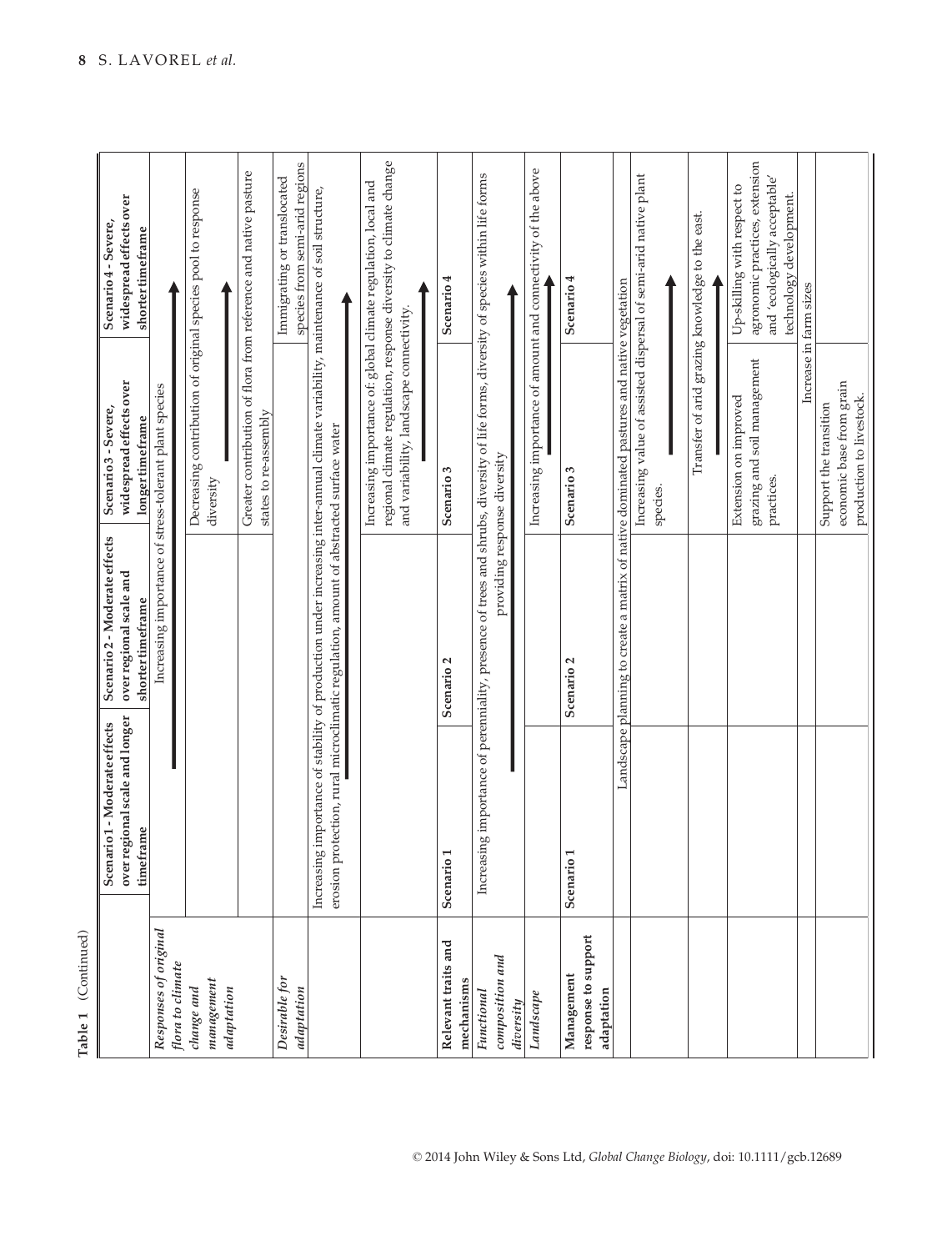![](_page_8_Figure_1.jpeg)

#### **Current services provided by perennial naƟve grassy woodlands**

**Services provided by perennial naƟve grassy woodlands during shiŌ to semi-arid climate**

![](_page_8_Figure_4.jpeg)

Fig. 4 Ecosystem services provided by unfertilized perennial tussock grasslands in grassy eucalypt woodlands under current variability and trends in climate (above). The adaptation services provided by the same vegetation under a more severe transition to a semiarid climate (below) differ, and contribute to climate regulation and biotic adaptation. In both cases conservative livestock production is possible within the restrictions of soil moisture availability.

support ecosystem services from conservatively grazed native pastures (Fig. 3). They comprise many of the attributes that maintain viable livestock production as part of the bundle of services provided by reference grasslands and native pastures.

Step 4: Management implications. Currently, the highest priority is maintaining perennial vegetation to reduce the risk of future desertification. While short-term returns from the expansion of annual cropping may be attractive, the long-term functionality and productivity of the landscape will be at risk from erosion and declining soil health. Expanding cropping will further reduce plant and animal diversity, thus risking loss of species tolerant of environmental stress, with potentially important, yet presently unrealized, adaptation service roles. As aridity increases, management will need to be fundamentally different in type and operation. Errors in over-harvesting and intensification are likely as new climate extremes are experienced. It will become increasingly important that agricultural extension incorporates perspectives from semi-arid areas and implements landscape-integrated management.

#### Littoral rainforest

Step 1a: Ecosystem description. Consistent with global patterns, and exacerbated by the scarcity of inland resources, Australian coasts have been, and are increasingly, the focus of human settlement and urbanization. The Littoral Rainforest and Coastal Vine Thickets of eastern Australia (henceforth littoral rainforest) represent a complex of rainforests and coastal vine thickets structured by processes including effects of salt spray and on-shore winds, tidal inundation and storms, saltwater intrusion of groundwater and unstable, dynamic substrates. In the Wet Tropics, due to the protection provided by the fringing reefs, these communities only exist within 2 km of the coast and <10 m above sea level (Metcalfe et al., 2013). Littoral rainforest is naturally distributed as a series of disjunct, localized stands which provide important stepping stones for migratory shorebirds.

Littoral rainforests are highly dynamic ecosystems, often in a state of regeneration following repeated storm disturbance. Structure is typically a closed canopy of trees which may include emergents. Patches regularly exposed to disturbance may have many canopy gaps. Whilst canopy species are well adapted to coastal exposure, the canopy protects less tolerant species and propagules in the understorey.

Because of their coastal location, littoral rainforests are highly vulnerable to interacting effects of climate change and sea-level rise, along with existing threats such as invasion by transformer weeds, which alter structure and function, and fragmentation due to coastal development.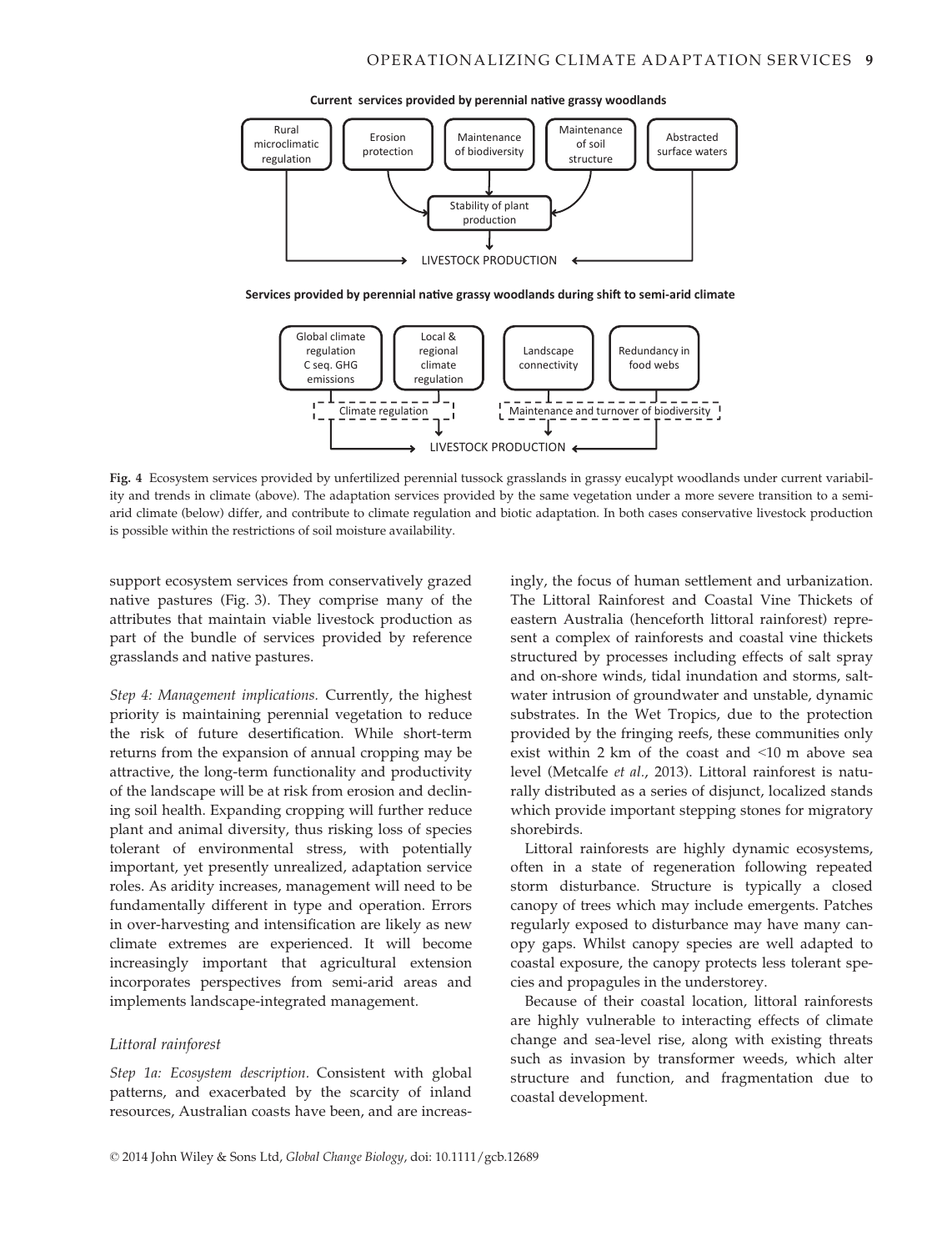![](_page_9_Figure_1.jpeg)

Fig. 5 Characterization of the ecosystem services, and semi-quantitative assessment of their relative importance, for littoral rainforests, comparing intact forest with the effects of alternative drivers in scenarios.

Step 1b: Current ecosystem services. Littoral rainforest occurs at the interface between terrestrial and aquatic systems, where it protects land from erosion, filters sediments, nutrients and pollutants, mitigates the effects of flooding and wind during storms and provides habitat for biodiversity (Fig. 5). Foreshore vegetation and natural dunes also provide protection to coastal communities, beaches and infrastructure including roads, marinas, agricultural (e.g. sugarcane, fruit and nut production) and aquacultural industries. Tree height, vegetation structure, stem density and ground cover all influence the ability of littoral rainforest to stabilize soils, attenuate waves and act as wind breaks. Other ecosystem services include the provision of shade, nesting sites and food resources for fauna, migration capacity for endemic and iconic species, and cultural and aesthetic services.

Step 2: Climate change effects. Four scenarios of increasing severity, and outcomes for species, ecosystems, landscapes and adaptation services, are summarized in Table S4 (Supporting Information). Climate change predictions for the tropical rainforest habitats of Queensland (Suppiah et al., 2010) indicate air temperature increases and declining rainfall particularly during the 'dry season', resulting in seasonal drought (Williams et al., 2012), increase in extreme rainfall events across the coastal high rainfall zone, and more intense cyclones (Suppiah et al., 2010). Projections of sea level rise are of particular significance for littoral rainforest.

Under less severe scenarios, minor changes in community composition and diversity can be expected as some native species reach their tolerances to heat and low water availability. Rising sea levels and greater storm intensity will increase exposure to inundation and disturbance, which will gradually increase fragmentation and create opportunities for invasion by exotic species.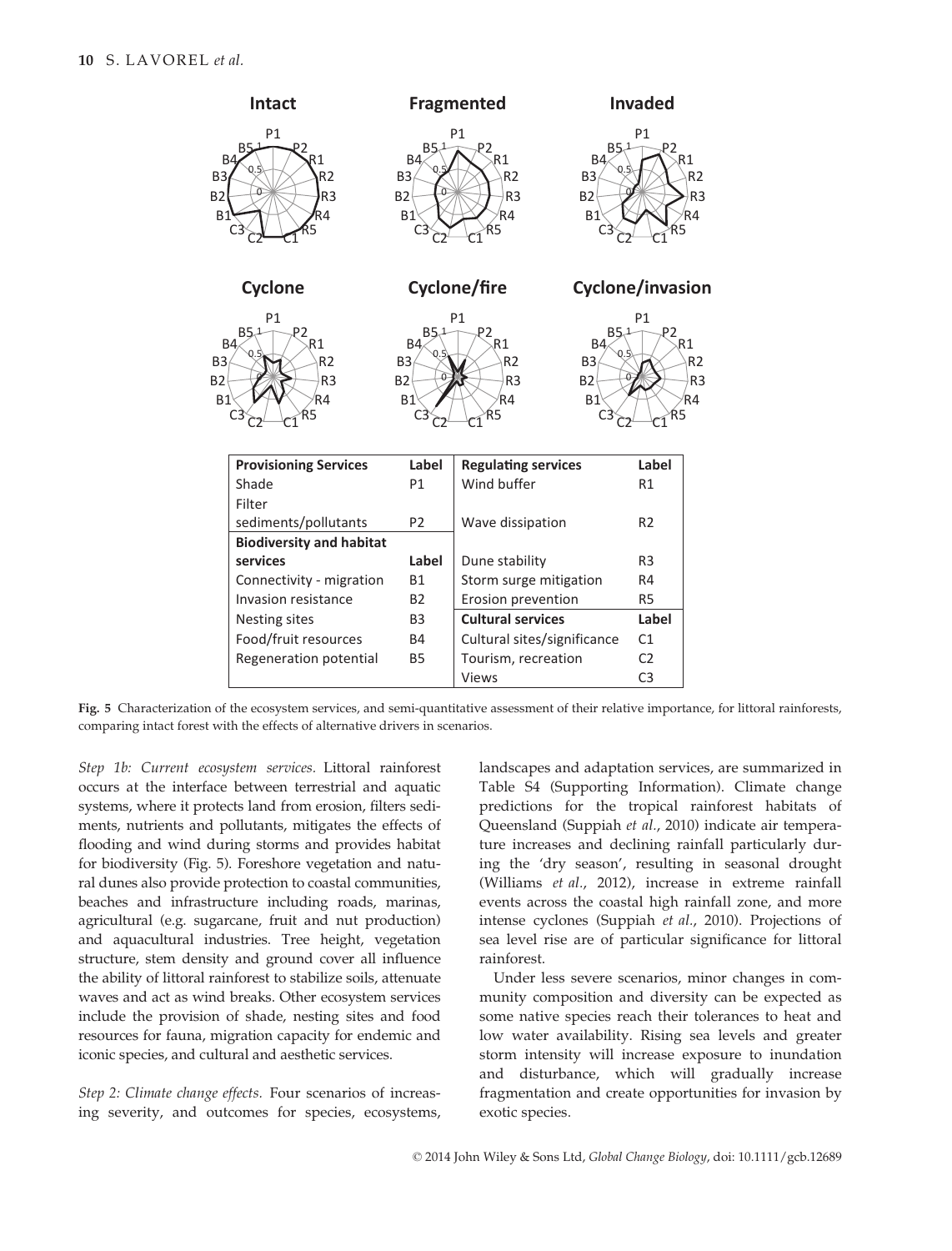As climate change increases in rate and severity across scenarios, a simplification of community structure is expected. Loss of emergent trees and physical canopy damage from more intense storms effects will reduce vegetation height and create canopy gaps (Kellner & Asner, 2009). Increasing internal and external fragmentation of littoral rainforest patches will continue to facilitate exotic species invasions and place further stress on native species, resulting in losses of biodiversity.

Transformative changes in ecosystem structure, function and composition are likely with increased sea level rise, storm surges, floods and cyclone intensity, or with co-incident extreme events like fire during the dry season. Littoral rainforests may be lost or transform to mangroves, depending on location and level of inundation. In many coastal margins, natural features and urban development prevent shoreward migration. Sea-level rise will result in narrower distributions (intensifying the effect of coastal squeeze), smaller patch size and increasing fragmentation. These effects may result in littoral rainforest patches being lost or dominated by transformer weeds, highly invasive taxa with the potential themselves to significantly alter the structure and function of the community.

Step 3: Adaptation services. Littoral rainforests confer adaptation services by (i) mitigating storm surge, inundation and wind impacts on infrastructure and people by providing a barrier to wind, salt spray and debris mobilized by cyclones (Wamsley et al., 2010; Shepard et al., 2011; Arkema et al., 2013); and (ii) buffering impacts, enabling continued ecosystem function after extreme events (Fig. 5). High diversity of responsetraits in the community allows important functions to be maintained, including provision of food, shade, and habitat for endemic and iconic fauna targeted by conservation and tourism. Littoral rainforest provides a barrier to wind and salt spray.

The adaptation service of erosion regulation will be important in mitigating the impact of sea level rise on nearby settlements and ecosystems. Eroded coastal dune systems and saltwater intrusion into freshwater wetlands will negatively affect public uses such as tourism and recreation (Environment Planning, 2011), including the loss of public assets like beaches. Critical ecological mechanisms supporting these adaptation services are an intact vegetation structure and a diversity of plant life forms including emergent canopy trees, sub-canopy and understorey layers, a diversity of disturbance and regeneration response traits, and the extent and connectivity of littoral rainforest patches.

Step 4: Management implications. Maintenance of intact, diverse, connected forest stands of good quality is the key management requirement to support adaptation services. Assisted regeneration to maintain size and quality may be required in vulnerable, small, isolated patches following major disturbance. Under more severe climate change scenarios, assisted regeneration and restoration may be necessary if autonomous regeneration is compromised. Landscape and development planning that facilitates the inland movement of dunes and littoral rainforest will become increasingly important with rising sea levels combined with greater intensity of storm surges and inundation events.

Engineering solutions may substitute for some services, but are usually not as cost-effective as natural foreshore vegetation at protecting coastal infrastructure (Jones et al., 2012). Infrastructure engineering approaches may also impair recreation and aesthetic values, enhance seaward erosion of littoral habitats, degrade water quality and impair aquatic system function (Arkema et al., 2013).

#### Temperate montane forest

Step 1a: Ecosystem description. The Australian Alps and Southeastern Highlands Bioregions in south-eastern Australia include large areas of montane forest (Thackway & Cresswell, 1995) (Fig. 2). The dynamics of sclerophyllous montane forests are driven by infrequent high-intensity fire. Continuing supply of ecosystem services, such as erosion protection and water quality hinges upon the ability of these forests to recover from periodic severe disturbances. Montane forest communities broadly comprise two disturbance-response types: (i) forests dominated by fire-killed eucalypt 'ash' species (Eucalyptus delegatensis and E. regnans) which as obligate seeders are sensitive to inter-fire intervals shorter than the ~20-years required to reach maturity; and (ii) forest dominated by resprouting eucalypts (E. dalrympleana, E. robertsonii, E. fastigata and E. obliqua) which recover within a few years from even high intensity fire.

Step 1b: Current ecosystem services. The major land uses associated with montane forests are catchment protection (to provide water to towns), forestry and nature conservation with diverse forested vegetation types supporting bundles of ecosystem services including soil conservation, water supply, carbon sequestration, nutrient cycling, timber provision, genetic diversity, biomass production, fauna habitat, landscape aesthetics and recreation (Fig. 6).

Because most of the forested areas are public lands, management of timber harvests, fuel-reduction burns to protect adjacent or nearby property, stock grazing and the mix of production and conservation uses are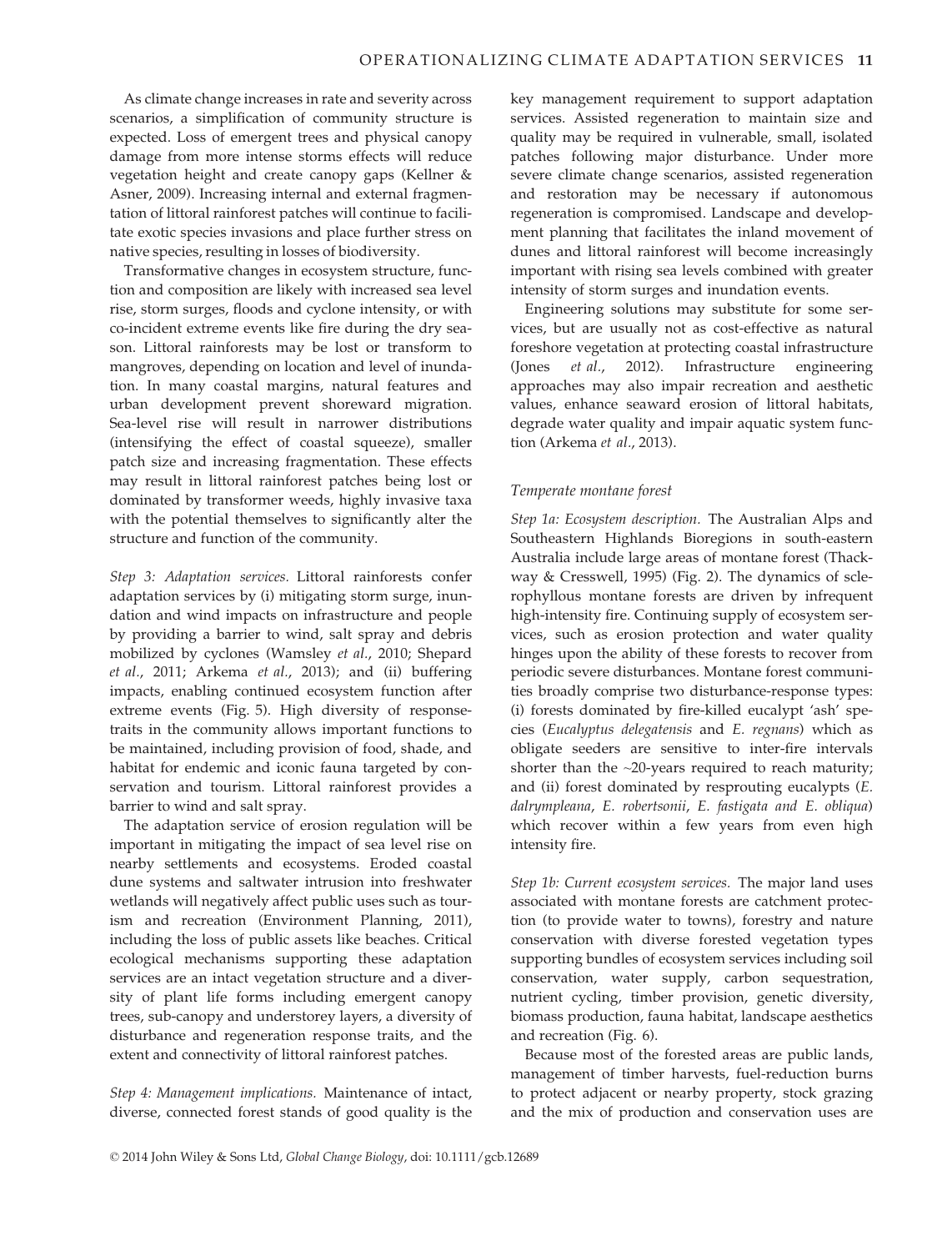![](_page_11_Figure_1.jpeg)

Fig. 6 Characterization of the ecosystem services, and semi-quantitative assessment of their relative importance, for montane forests comparing current values of ash-type eucalypt forests with values under transition (scenario 3) and transformation (scenario 4) scenarios with greatly increased fire frequency.

hotly contested (Lindenmayer, 1995). For example, after extensive fire events in E. regnans forests, streamflow and water yields reach a maximum reduction 20– 25 years after fire, only reaching their prefire levels after 100–150 years in the absence of further disturbance (Kuczera, 1987). After large fire events, salvage logging has occurred within prescriptions designed to protect water catchment values (O'Shaughnessy & Jayasuriya, 1991). These prescriptions do not account for multiple values of standing timber, including provision of breeding and roosting hollows, and carbon storage (Mackey et al., 2008).

Step 2: Climate change effects. Under climate change, the number of extreme fire weather days is expected to increase in south-eastern Australia (Hennessy et al., 2005; Lucas et al., 2007) with potential for greater number, extent and return time of large fires. There is a direct feedback between fire as a driver, the ensuing ecosystem state and maintenance of ecosystem services. Increased frequency and extent of high intensity fires may lead to a change in forest structure (scenario 2), the loss of mature forests (scenario 3), or the loss of forest and substitution with shrubby vegetation (scenario 4; Fig. 6), with alternative state-and-transition pathways dependent on the dominant eucalypt species (Table S5).

Resprouting forests are likely to maintain composition but may change structure, forming coppiced low woodlands (Stephens et al., 2013). Ultimately, resprouters may be replaced by seedlings, but only over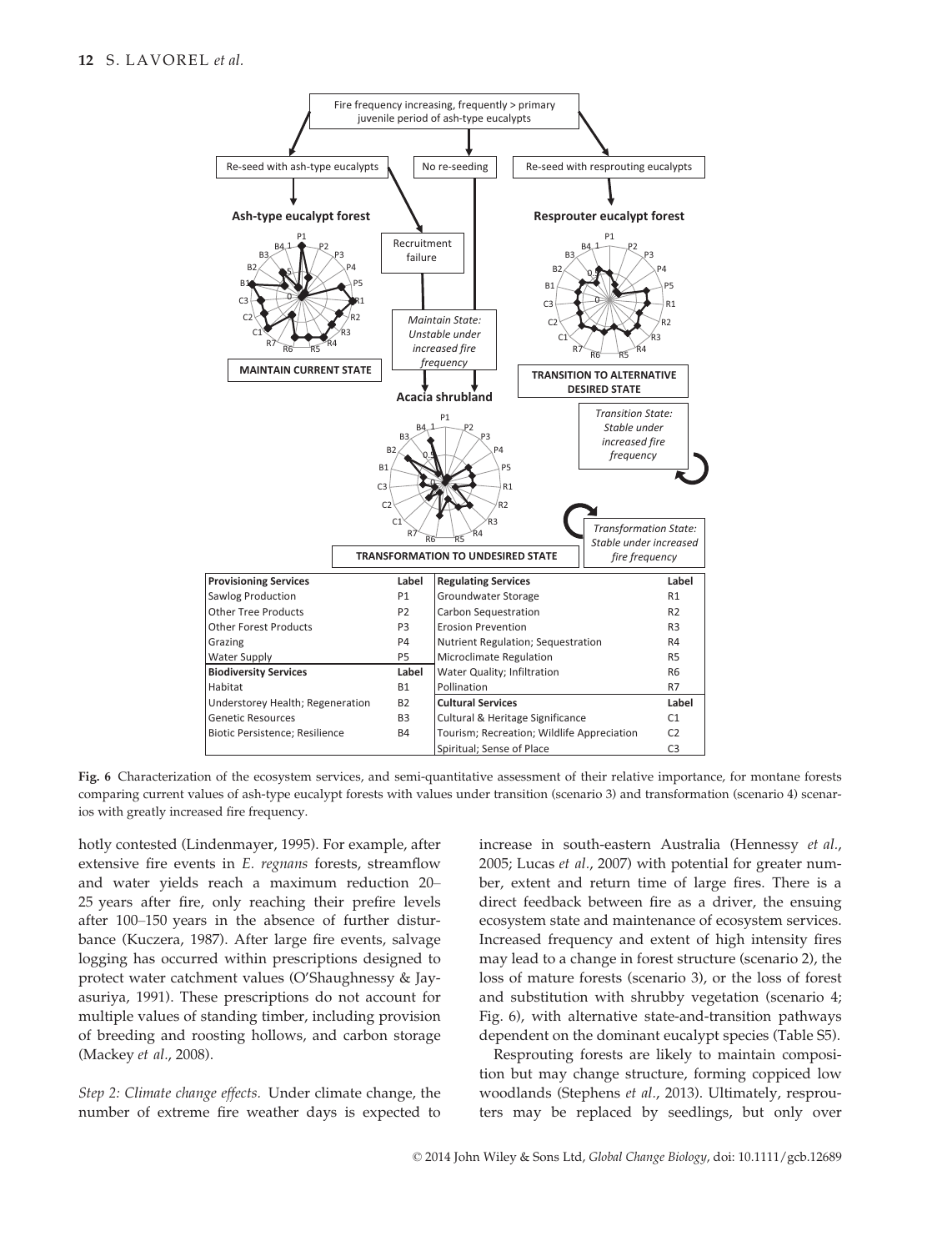hundreds of years, with a mixture of age cohorts present at any time point. In contrast, Ash-type eucalypt forests may be buffered from short-term climate and fire regime change because of their mesic understorey and low background fire frequency. However, under more severe change scenarios, with increased recurrence of catastrophic fire, a transformation is expected due to the local extirpation of these obligate seeders. The beginnings of transformation have occurred in the southern Alps (Bowman et al., 2014). Ash-type eucalypt forests lack endogenous capacity to adapt locally under these fire regime scenarios.

Step 3: Adaptation services. Resprouting is a key functional trait supporting autonomous adaptation, enabling persistence with an increase in fire frequency, recovery after high intensity fire (Burrows, 2013; Clarke et al., 2013) and underpinning the supply of ecosystem services. Species lacking this trait are far more sensitive to a shortened inter-fire interval and, where they dominate, landscapes are vulnerable to losses of ecosystem services under a future drier, hotter climate. Conversely, the ecosystem services from ash-type eucalypt forests are vulnerable to changing climate and fire regimes. These forests could become the focus of expensive, maladaptive management if there is a mismatch between the type of forest that is currently desired and the type of forest that can persist under a range of future climate and fire regime scenarios.

Step 4: Management implications. The risk to ecosystem services is severe because montane forests occur in upper catchments that supply water to cities and regional centres. High intensity fire in E. regnans forests reduces water yield, timber and biodiversity habitat. In E. delegatensis forests, fires in 2003, 2007, 2009, and 2013 have created patches with no regeneration (Bowman et al., 2014). These areas have been aerially reseeded at a cost of  $\sim$ A\$ 3000 ha<sup>-1</sup>, but if anticipated fire regime change converts larger tracts to this denuded state, the cost of re-seeding with ash species may become prohibitive. The inherent adaptation service provided by resprouting eucalypt forests requires no active management. This means in the short-term a greater management focus on fire-sensitive Ash-type eucalypt forests, including fire suppression, fuel reduction and reseeding. However, novel approaches to management may need to be considered in the future, such as translocating seed from resprouting montane species rather than fire-sensitive ash species. The management of these systems need to be formulated within the context of multiple scenarios and competing or conflicting ecosystem service values, particularly between water yield, timber harvests and wildlife habitat (Lindenmayer & Likens, 2009).

#### Inland floodplains and wetlands

Step 1a: Ecosystem description. The Murray-Darling Basin covers 14% of Australia and generates 45% of the irrigated agricultural production, worth ~\$5.5 bn p.a. (MDBA, 2010). Westerly flowing rivers receive runoff from high rainfall regions to the east, undergoing irrigation diversions and high evaporative losses over long traverses across semi-arid floodplains before terminating in extensive wetlands that drain into the Darling and Murray rivers. Floodplain woodlands and forests, consisting of few flood- and drought-tolerant Eucalyptus and Acacia species (river red gum Eucalyptus camaldulensis, black box E. largiflorens, coolibah E. coolabah, river cooba Acacia stenophylla), give way to riparian woodland corridors hemmed by chenopod shrubland and grassland in more arid regions. Historically, river flows were highly variable, driven by inter-decadal ENSO cycles, with prolonged drought preceding extensive floods (Chiew et al., 2008). The biota has adapted accordingly, and dry periods are needed for key ecosystem processes (Baldwin et al., 2013). Due to 50–100 years of river regulation and water resource development, floods are now of lower volume, duration, extent and frequency (Sims et al., 2012) and many wetlands are in poor and declining condition (Davies et al., 2012).

Step 1b: Current ecosystem services. Floodplains supply grazing and cropping. Wetlands supply critical habitat for vegetation, waterbirds and fish, and are important for tourism, recreation, cultural and spiritual values. Rivers supply water for irrigated agriculture and domestic use and wetlands buffer the impact of floods on surrounding land and regulate nutrients, sediments and microclimate. Supply of ecosystem services from wetlands dependent on regulated river flows is via natural floods and managed releases of 'environmental flows' from dams. The impact of historical water diversions has been increased provisioning services from irrigated agriculture at the expense of biodiversity/habitat and regulating services (Fig. 7).

Step 2: Climate change effects. Climate change adds to stressors from water diversions. Four scenarios of climate change are considered, that represent increasing levels of rainfall reduction and aridity, frequency of extreme floods, and their consequences for cropping and grazing, all the way to a shift to rangeland grazing under the most severe scenario. Detailed information on their climate impacts and adaptation services is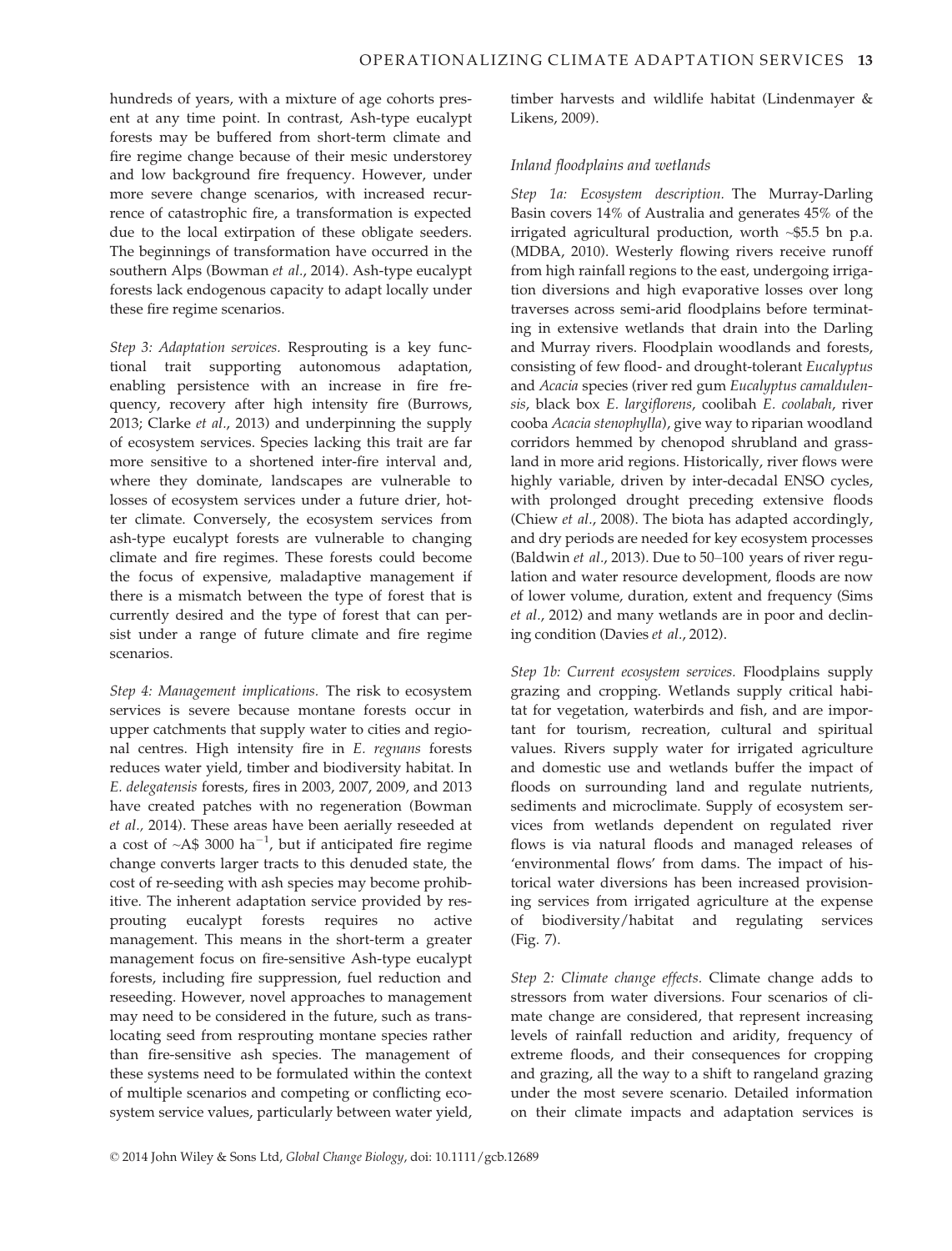![](_page_13_Figure_1.jpeg)

Fig. 7 Characterization of the ecosystem services, and semi-quantitative assessment of their relative importance, for inland floodplains under three scenarios of river flow regimes: historical, without river regulation and water resource development; under current regulation and development and future, under climate change including Basin Plan water. Black diamonds = adaptation services.

presented in Table S6 (Supporting Information). Floodplain vegetation is structured by flood frequency and duration, with the most flood-requiring species located on the lower floodplain. Responses to climate change include contraction and compositional shifts in plant communities, fewer flood-induced breeding and regeneration events and loss of habitat for biodiversity. There will be fewer, smaller, saltier wetlands, filled less often (Nielsen & Brock, 2009). Water-demanding plants will be replaced with water-conserving ones. Areas of E. camaldulensis forest will thin to open woodland and be partly replaced by slower-growing, drought-tolerant E. largiflorens and E. coolabah. Floodplain extent is likely to contract, with upper zones transitioning to terrestrial grassy woodland and chenopod shrubland. Impacts on ecosystem services include declining irrigated agriculture and some increases in regulating, habitat/biodiversity and cultural services (Fig. 7).

Step 3: Adaptation services. Floodplain ecosystems are likely to persist under climate change, though with reduced extent and altered vegetation structure, due to the following attributes: (i) high response diversity of trees and understorey to flood and drought; (ii) drought-resistant life-cycle stages, with long-lived propagule banks; (iii) rapid growth and regeneration after rainfall and flooding (Colloff & Baldwin, 2010); (iv) resources produced during floods are sequestered to provision dry-phase biotic activity (Baldwin et al., 2013); (v) high connectivity via riparia for recolonization and propagule transport. These adaptation services underpin bundles of regulating services, including flood mitigation and erosion prevention from rare, extreme rainfall events, salinity control and provision of shade and shelter. The fewer, smaller wetlands that can be maintained with environmental flows are likely to be of high biodiversity conservation value and increasingly important for bundled cultural services of tourism, recreation, heritage and spiritual values. Some wetlands will persist in a low-diversity state, with rare floods driving regeneration from propagule banks, but capable of rapid, high-productivity responses to rainfall and floods. Fodder for livestock grazing is an adaptation service likely to become increasingly important from upper floodplains that transition to drought- and salt-tolerant grassy woodland and chenopod shrubland.

Step 4: Management implications. To counter ecological decline, limits on water diversions and an objective of 2750 gigalitres of water restored to the environment is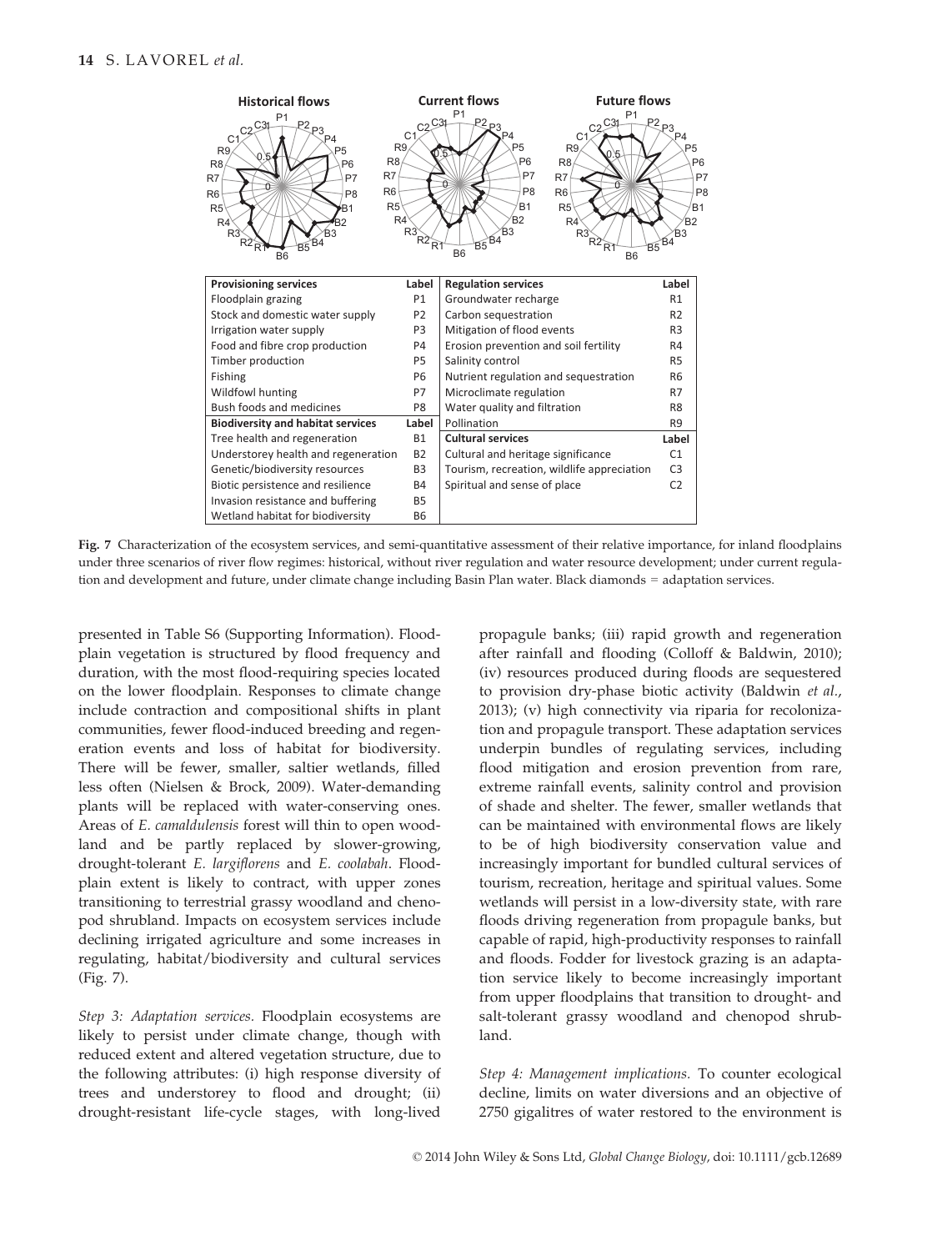planned (MDBA, 2010). For scenarios 3 and 4 of an increasingly arid climate associated with much reduced river flows, along with rare, intense floods (Table S6, Supporting Information), prioritising wetlands by their likelihood of autonomous adaptation or capacity to shift to alternate stable states will be needed. Future environmental flow management will include cessation of delivery to wetlands unlikely to persist long-term and inclusive, adaptive community and governance arrangements. As less irrigation water is available, dryland agriculture, grazing and mixed income approaches will emerge and their impacts be managed. Lake Eyre, west of the Murrray-Darling Basin, is a dry salt lake most of the time. It filled in 2010–2011, stimulating high-value tourism and recreation (Lockyer, 2012), providing an example of how wetlands enhance cultural values, even in arid landscapes.

#### Discussion

The four case studies illustrate the operational application of the adaptation services concept (Fig. 1) to contrasting ecosystems and climatic regions. They highlight the versatility of the framework across bioclimatic conditions, land use types, ecosystem service bundles, and likely ecological response pathways to anticipated climate change. Beyond their diversity, they illustrate common functional mechanisms that we hypothesize are generic to adaptation services. Below we synthesize these mechanisms before considering their implications for the selection of methods to quantify adaptation services. Lastly, we discuss how the new concept of adaptation services and knowledge about intrinsic biophysical mechanisms can inform management and decision-making in adapting to a variable and uncertain future.

# Trajectories of ecosystem change under worsening climate change and types of adaptation services

The four case studies illustrate trajectories for ecosystems with different initial resistance and disturbance regimes (Fig. 2). Grassy woodlands, inland floodplains and fire-driven montane forests have already been modified during historical and recent times (e.g. the 1997–2010 Millennium Drought). Grassy woodlands are expected to gradually transform under climate changes and ultimately reach critically dry conditions, with vegetation only suitable for rangeland grazing. Floodplains are expected to reach a tipping point where water availability no longer meets environmental requirements, so that wetlands contract in area and upper floodplains transform to terrestrial ecosystems. Resprouting montane forests may gradually change structurally while maintaining their characteristic species, but the probability and timing of transformation to a complex mosaic comprising native trees and shrubs, and even exotic grass-dominated vegetation need to be considered as core uncertainties. In contrast, pathways for stands dominated by fire-killed Ash are highly sensitive to management. If regenerating stands in surrounding forests are protected then gradual change would be possible, but if fire recurs within the 20-year maturation period then an abrupt transformation to shrubland would be inevitable.

Contrasting with these cases of initial gradual dynamics, littoral rainforest can readily shift to an alternative community state with a highly simplified structure and low diversity, particularly in the presence of exotic transformer weeds, as soon as an unprecedented combination of disturbance events occurs, such as a series of cyclones in rapid succession or cyclone followed by fire. These alternative states may provide dune stabilization and erosion prevention, but at the expense of biodiversity/habitat services and cultural and aesthetic services.

The four case studies highlight three types of adaptation services, i.e. benefits to people from increased social ability to respond to change, provided by the capacity of ecosystems to moderate and adapt to climate change and variability: attributes that (i) allow ecosystems to resist or cope in the face of direct and indirect impacts of climate change; or (ii) transform autonomously to a state that supports social adaptation, especially by being responsive to management that fosters new bundles of ecosystem services and (iii) support new valuable ecosystem services, including ones currently supplied but less-valued or in demand. The first type prevails across all case studies and is expected to be an important feature of climate change adaptation across many ecosystems. As detailed in the next section, it is underpinned by mechanisms relating to ecological resilience (Holling, 1973). Examples for the second type are provided by resprouting trees replacing Ash-type eucalypt stands in montane forest, and the role of other keystone functional groups such as perennial tussocks in grassy woodlands. Landscape connectivity also recurs as a critical process for this second type. Here, adaptation services rely on ecological transformability rather than resilience mechanisms (Walker et al., 2004). Instances of the third type include climate regulation in grassy woodlands, coastal buffering by littoral rainforest and the increasing importance of regulating services and novel cultural values and grazing resources on floodplains. More generally, and as noted in previous ecosystem-based adaptation literature (Jones et al., 2012; Pramova et al., 2012) the value of regulating services will increase and new food, fibre and fuel sources will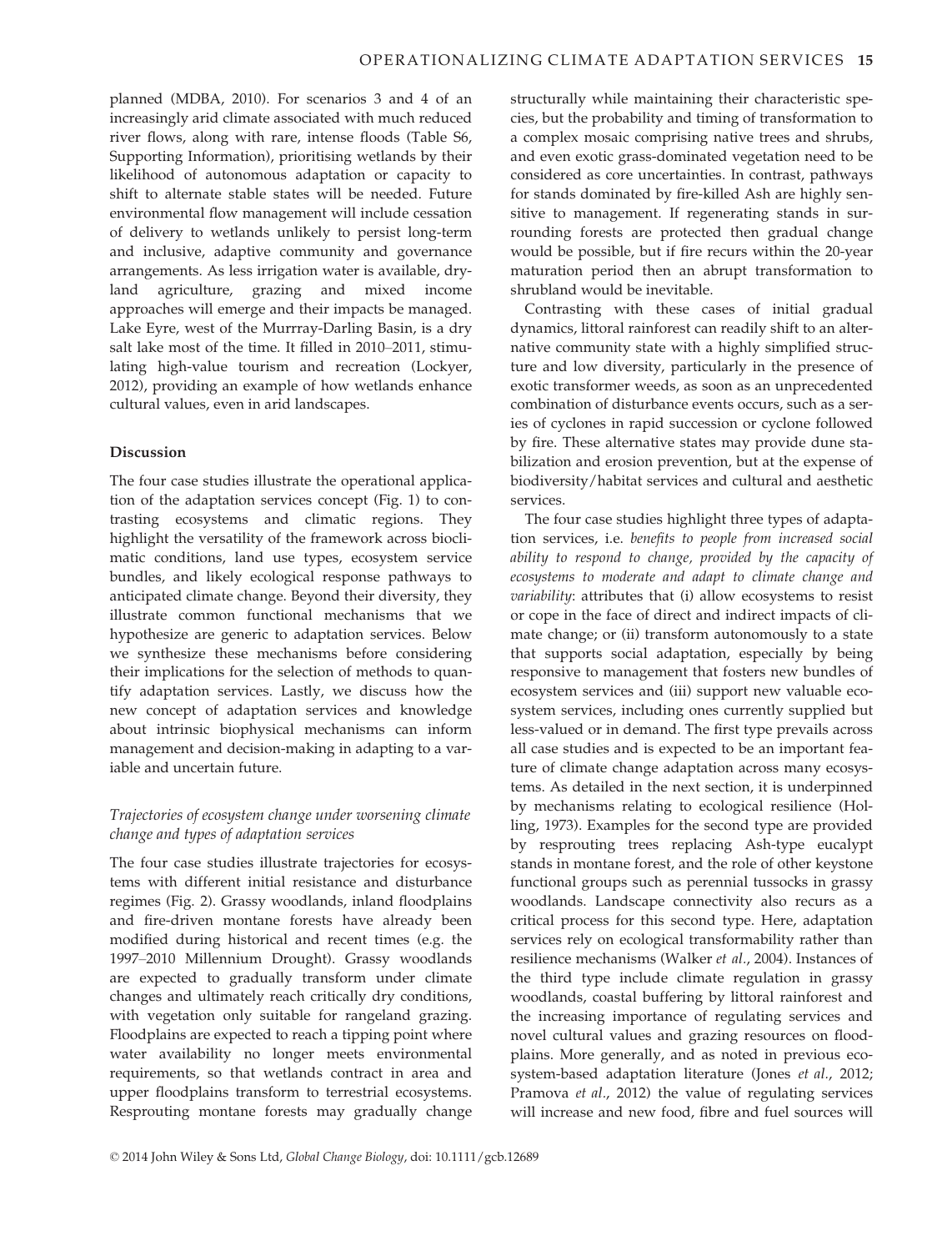## 16 S. LAVOREL et al.

| Case study                             | Grassy woodlands                                      | Floodplains                                        | Montane forests                                                    | Littoral rainforests                                                           |
|----------------------------------------|-------------------------------------------------------|----------------------------------------------------|--------------------------------------------------------------------|--------------------------------------------------------------------------------|
| Structural/life<br>form diversity      | Yes                                                   | No.                                                | Yes                                                                | Yes                                                                            |
| Keystone species/<br>functional groups | Perennial tussock<br>grasses                          | Keystone acacia,<br>eucalypt species               | Resprouter/seeder                                                  | Canopy-forming<br>Lauraceae, Myrtaceae                                         |
| Climate response<br>diversity within:  | All life forms<br>and especially<br>perennial grasses | Keystone acacia, eucalypt<br>and understorey spp.  | Resprouting species                                                | All life forms                                                                 |
| Disturbance response<br>diversity      | Diversity of<br>regeneration<br>responses             | Diversity of survival and<br>persistence responses | Resprouters: Diversity<br>of regeneration responses<br>Seeders: No | Diversity of responses<br>to wind and inundation<br>and regeneration responses |
| Landscape connectivity                 | Propagule flow                                        | Biogeochemical flow                                | N <sub>o</sub>                                                     | Propagule flow                                                                 |

Table 2 Synthesis of functional mechanisms underpinning adaptation services

become available to societies in various ecosystems undergoing climate-driven transformation. In this last case, not only are ecological resilience and transformability necessary, but also social adaptation (Adger et al., 2005) enabling new values for existing or emerging ecosystem attributes.

#### Functional mechanisms underpinning adaptation services

Table 2 summarizes five recurring functional mechanisms across the four case studies. Vegetation structure, its complexity and structural diversity appeared critical in all case studies, except floodplains, for the future maintenance of current ecosystem services by buffering climate change effects.

The dynamics of all systems hinge on the persistence of keystone species or functional groups carrying a syndrome of traits which shape the ecosystem across trophic levels and have strong effects on nearly all current ecosystem services. Examples include perennial tussocks in grassy woodlands, eucalypt resprouters in montane forests as well as canopy-forming species in littoral rainforest and floodplains. We assume that they would be critical to adaptation by supporting ecological resilience, while their local extinction would readily lead to transformation. Thus, a high risk is associated with their climate responses and possible range shifts, especially in the case of one or a few keystone species such as the drought-, flood- and salinity-tolerant trees on floodplains. Conversely, their response diversity to climate through range shifts among species or replacement by more arid-adapted species could be a strong component of coping and transition. Overall, we hypothesize that in all systems, response diversity to climate, combined with functional redundancy for ecosystem services results in greater ecological resilience (Walker et al., 1999), and thereby supports the realization of adaptation services. This hypothesis could be tested across a greater number of case studies, and by analyzing responses to recent increased climate variability or to historical extremes.

We noted that disturbance response diversity, i.e. the presence of species with diverse survival and regeneration responses, was involved in acclimation or coping. Relevant traits include high diversity of germination cues (all systems), varying fire tolerance and resprouting abilities (all systems), response diversity to cyclones in littoral rainforest, or to management and drought in grassy woodlands and floodplains. Response diversity can mediate ecological transformation in several ways: (i) through shifting contributions of different species groups (Table 1, Figure S1 for grassy woodlands; see also Tables S4 for littoral rainforests and S6 for floodplains); (ii) through response diversity within keystone functional groups of grassy woodlands, montane forests and floodplains and (iii) through generic response diversity in the absence of keystone functional groups (littoral rainforests).

Landscape connectivity is already adaptive currently and sustains multiple ecosystem services (Mitchell et al., 2013). It is expected to play a key role in ecological transformation of fragmented systems like grassy woodlands and littoral rainforests through its effects on propagule flows that are necessary for disturbance responses and for migration of climatically suitable species. Connectivity is critical for floodplains whereby carbon, nutrients and propagules are distributed via water flows (Baldwin et al., 2013). Alternatively, increased connectivity in relation to fire in montane forests would result in greater rather than lesser impacts where obligate-seeders dominate.

# Functional assembly mechanisms supporting adaptation services

Assembly of future communities remains problematic for prediction of future biodiversity and ecosystem functioning (Boulangeat et al., 2012). Elucidating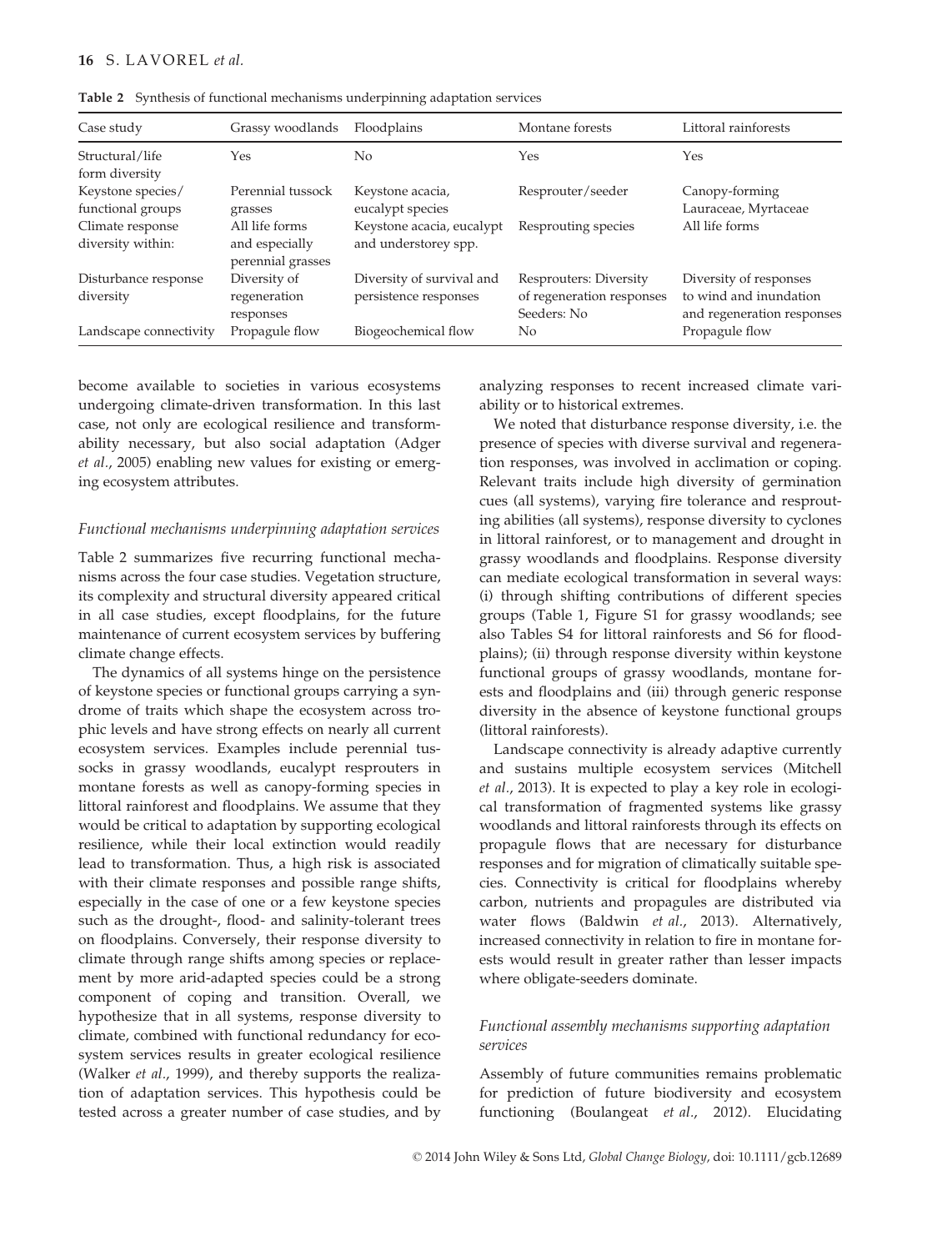assembly mechanisms will be critical for understanding and quantifying adaptation services. New communities will assemble following species range shifts, first within response groups like resprouters in fire-driven systems or gradual integration of semi-arid species into grassy woodland communities. In these cases, functional redundancy within these response groups will support adaptation services. Next, in contrast with gradual increase or decrease of specific life forms or functional groups (e.g. transition to fire-tolerant species in rainforest or montane forests under changed fire regimes), transformation will require immigration by, or dominance of, species with novel traits where previously dominant traits have been lost. Novel ecosystems containing exotic species, following extinction of dominant native species, are likely to become commonplace (Hobbs et al., 2006). Also, ecosystems may be engineered for adaptation using dominant species with traits that support desired ecosystem services, for example using a species framework approach (Tucker & Murphy, 1997) as done for restoration of littoral rainforests (Goosem & Tucker, 2013).

#### Quantifying adaptation services

Quantifying adaptation services will be required for scenario predictions and adaptive management. Knowledge of ecological mechanisms and functional traits is likely to facilitate this challenging task. Below we identify three avenues for the development of quantitative approaches.

Step 1 in the operational framework highlights the importance of historical context. Its analysis identifies whether adaptation services are present or have been compromised by past management or recent climate change (e.g. a mean 0.9 °C increase for Australia since 1910; CSIRO & Bureau of Meteorology 2012) or, in the case of floodplains, major water diversions for irrigation. Consideration of history informs which adaptation services should be maintained or restored under climate change. For instance, for grassy woodlands, adaptation services are supported by relatively intact perennial-dominated communities, but these have largely been lost through historical management (Fig. 3).

Once adaptation services have been identified (Step 3), they can be quantified by transfer of values depending on ecosystem state, or by modelling supporting services and processes like net primary productivity and nutrient cycling (Crossman et al., 2013). Considering the covarying nature of ecosystem services, and their linkages to supporting services (Bennett et al., 2009), we recommend systemic approaches to quantify bundles of ecosystem services that include adaptation services. An intermediate level of modelling sophistication could be achieved by predictive mapping of landscape 'hot spots' that are critical for adaptation services (see e.g. Qiu & Turner, 2013 for relevant methodology), for example when linked to particular functional groups such as Ash eucalypt species in montane forests.

Lastly, landscape configuration effects will need to be considered. These can be implicit through the proportions of different vegetation states, which can be linked to connectivity and the functional quality of the landscape [Smith et al. (2013) for grassy woodlands; Fahrig et al. (2011) for agricultural landscapes], or the presence of refugia. Spatially explicit modelling will be required to account for adaptation services linked to processes like fire propagation, river flows, storm energy interception or species migration.

#### Management of adaptation services

Implicit to increasing severity of climate change is the shifting nature of risk profiles which will be increasingly characterized by extreme events, unpredictability and coincident novel events. The unpredictable, changing nature of risks will necessitate that approaches to planning, development and management change focus from optimising returns to managing those risks, including management of ecosystems for their adaptation services. Since many changes in ecosystem properties and adaptation services will be emergent, an adaptive learning and management approach is necessary, as suggested for managing future ecosystem services (Cowling et al., 2008). With our four case studies we identified three types of management for adaptation services.

As the first priority, management should identify and protect existing adaptation services such as those that occur in ecosystems in good condition. Secondly, degraded but existing adaptation services can be restored by supporting establishment of key functional groups of the vegetation matrix and restoring drivers and regimes. The former will serve biodiversity conservation objectives (McIntyre, 2008) and adaptation needs simultaneously. The latter applies to the management of environmental flows, as outlined by the Murray-Darling Basin Plan (MDBA, 2010) or altered fire regimes (Bradstock et al., 2012). Lastly, novel management will be needed for emergent adaptation services, e.g. adaptive management of environmental water to high-priority wetlands likely to persist under climate change. Beyond this sequence, the novel context of climate change will require prioritization in adaptation service management, for instance managing fire in dry forest to protect humid, sensitive Ash-type eucalypt forest patches. For adaptation service management to be successful, social adaptation is required including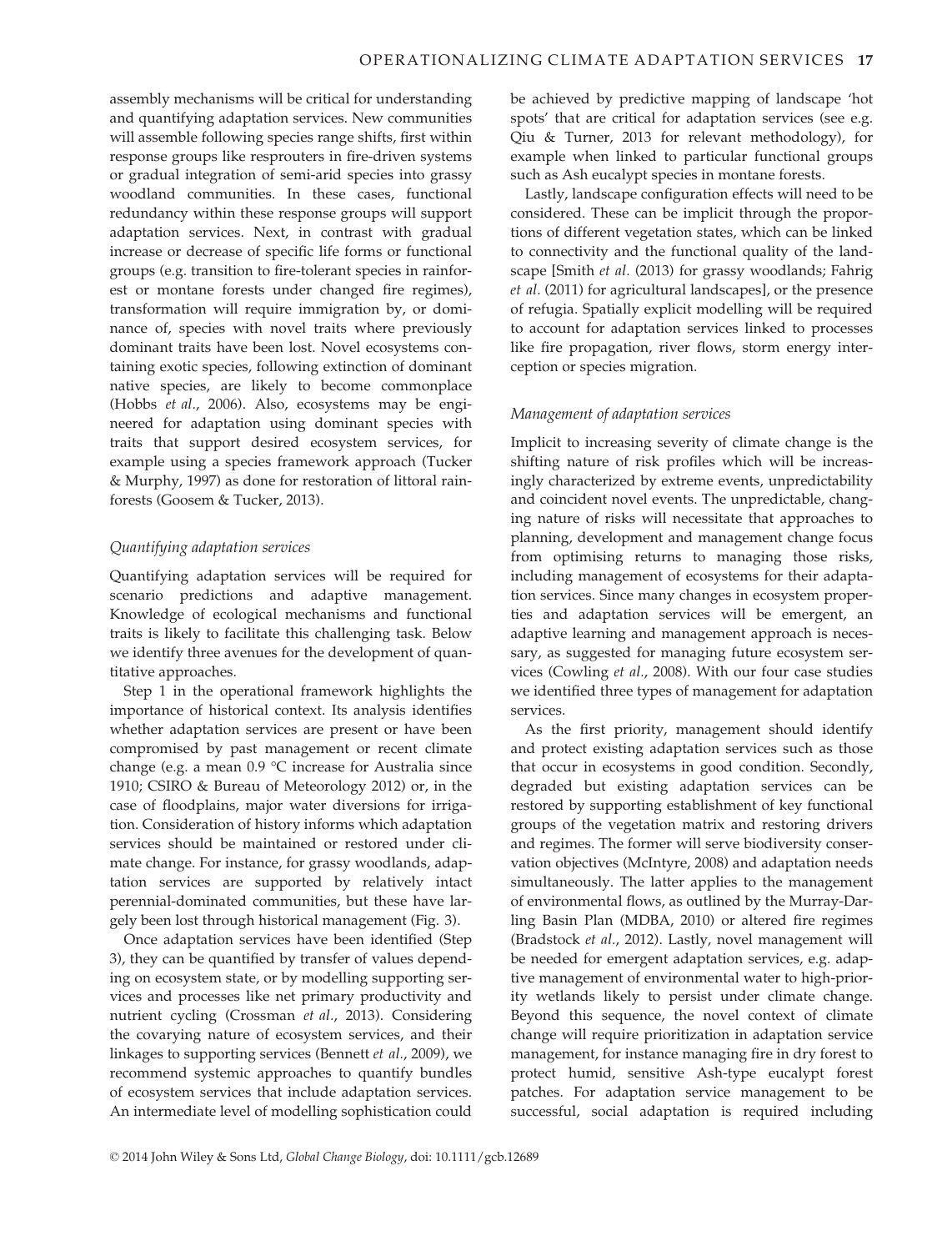specific actions for managers, new knowledge and technology and transformation of whole industries.

Adaptation service management may be incorporated into biodiversity conservation strategies when it has benefits for nonutilitarian biodiversity values (e.g. response diversity within non-iconic species groups), or when managing for iconic biodiversity (e.g. vertebrates in montane forests, birds and bats in littoral rainforest) and promotes ecosystem states commensurate with adaptation services.

Finally, the focus on adaptation services should help avoid maladaptive management trajectories, for example the use of environmental water allocations for floodplains that cannot be sustained in the long-term because of likely transition to terrestrial ecosystems, or the reseeding of fire-killed eucalypt Ash stands when risk from recurring fire increases. In montane forests, a hierarchy of strategies may be required such as prioritizing controlled fire management in areas from timber production to water production, managing dryer forest types more intensively than wet types, or potentially reseeding resprouting species with desirable adaptive properties into some fire killed Ash stands.

#### Conclusion

The broadened concept of adaptation services we present moves beyond that currently proposed in the literature under Ecosystem Based Adaptation (EBA) by focusing on the understanding of key ecological mechanisms and traits supporting the intrinsic capacity of ecosystems to adapt to change. While EBA highlighted how ecosystems can support new valuable ecosystem services under climate change, we have demonstrated the additional value of ecosystems in good condition for: (i) allowing ecosystems to resist or cope in the face of climate change direct and indirect impacts or (ii) transforming autonomously to a state that supports social adaptation. This novel perspective provides direction and focus for climate change research and ecosystem modelling relevant for the exploration of social adaptation pathways. While this article provides a deliberate focus on biophysical knowledge, next steps will also need to consider economic, institutional and social mechanisms for adaptation services.

#### Acknowledgements

This research was supported by a CSIRO OCE Distinguished Visiting Scientist fellowship to SL and by the CSIRO Climate Adaptation National Research Flagship Theme 1157. It contributes to OPERAs FP7-ENV-2012-two-stage-308393 and BiodivERsA project REGARDs with funding from the French Agence Nationale pour la Recherche (ANR). We thank Drs Sarina Macfadyen and Saul Cunningham (CSIRO Ecosystem Sciences) for constructive reviews of the manuscript.

## References

- Abson DJ, Termansen M (2011) Valuing ecosystem services in terms of ecological risks and returns. Conservation Biology, 25, 250–258.
- Adger NW, Arnell NW, Tompkins EL (2005) Successful adaptation to climate change across scales. Global Environmental Change, 15, 77–86.
- Arkema KK, Guannel G, Verutes G et al. (2013) Coastal habitats shield people and property from sea-level rise and storms. Nature Climate Change, 3, 913– 918.
- Baldwin D, Rees G, Wilson J, Colloff M, Whitworth K, Pitman T, Wallace T (2013) Provisioning of bioavailable carbon between the wet and dry phases in a semi-arid floodplain. Oecologia, 172, 539–550.
- Bennett EM, Peterson GD, Gordon LJ (2009) Understanding relationships among multiple ecosystem services. Ecology Letters, 12, 1394–1404.
- Boulangeat I, Gravel D, Thuiller W (2012) Accounting for dispersal and biotic interactions to disentangle the drivers of species distributions and their abundances. Ecology Letters, 15, 584–593.
- Bowman DMJS, Murphy BP, Neyland DLJ, Williamson GJ, Prior LD (2014) Abrupt fire regime change may cause landscape-wide loss of mature obligate seeder forests. Global Change Biology, 20, 1008–1015.
- Bradstock RA, Williams RJ, Gill AM (2012) Flammable Australia: Fire Regimes, Biodiversity and Ecosystems in a Changing World. CSIRO Publishing, Melbourne.
- Burrows GE (2013) Buds, bushfires and resprouting in the eucalypts. Australian Journal of Botany, 61, 331–349.
- Chiew FHS, Teng J, Kirono D et al. (2008) Climate data for hydrologic scenario modelling across the Murray-Darling Basin. A report to the Australian government from the CSIRO Murray-Darling Basin sustainable yields project. CSIRO, Canberra. Available at: http://www.csiro.au/science/MDBSY.html (accessed 22 March 2014).
- Clarke PJ, Lawes MJ, Midgley JJ et al. (2013) Resprouting as a key functional trait: how buds, protection and resources drive persistence after fire. New Phytologist, 197, 19–35.
- Colloff MJ, Baldwin DS (2010) Resilience of floodplain ecosystems in a semi-arid environment. The Rangeland Journal, 32, 305–314.
- Cowling RM, Egoh B, Knight AT et al. (2008) An operational model for mainstreaming ecosystem services for implementation. Proceedings of the National Academy of Sciences, 105, 9483–9488.
- Crossman ND, Burkhard B, Nedkov S et al. (2013) A blueprint for mapping and modelling ecosystem services. Ecosystem Services, 4, 4–14.
- CSIRO, Bureau of Meteorology (2012) State of the Climate 2012. CSIRO, Canberra.
- Davies PE, Stewardson MJ, Hillman TJ, Roberts JR, Thoms MC (2012) Sustainable Rivers Audit 2: The Ecological Health of Rivers in the Murray-Darling Basin at the End of the Millennium Drought (2008–2010). Vols. 1 & 2. MDBA Publication No. 72/12, Murray-Darling Basin Commission, Canberra.
- Dickie IA, Yeates GW, St. John MG et al. (2011) Ecosystem service and biodiversity trade-offs in two woody successions. Journal of Applied Ecology, 48, 926–934.
- Dorrough J, Moxham C, Turner V, Sutter G (2006) Soil phosphorus and tree cover modify the effects of livestock grazing on plant species richness in Australian grassy woodland. Biological Conservation, 130, 394–405.
- Dorrough J, McIntyre S, Scroggie MP (2011) Individual plant species responses to phosphorus and livestock grazing. Australian Journal of Botany, 59, 669–680.
- Environment Planning (2011) Queensland Coastal Plan. Department of Environment and Resource Management, Queensland Government, Brisbane.
- Fahrig L, Baudry J, Brotons L et al. (2011) Functional landscape heterogeneity and animal biodiversity in agricultural landscapes. Ecology Letters, 14, 101–112.
- Gammage B (2011) The Biggest Estate on Earth: how Aborigines Made Australia. Allen and Unwin, Sydney.
- Goosem S, Tucker NIJ (2013) Repairing the Rainforest. Wet Tropics Management Authority, Cairns.
- Grigulis K, Lavorel S, Krainer U et al. (2013) Combined influence of plant and microbial functional traits on ecosystem processes in mountain grasslands. Journal of Ecology, 101, 47–57.
- Havstad KM, Peters DPC, Skaggs R et al. (2007) Ecological services to and from rangelands of the United States. Ecological Economics, 64, 261–268.
- Hennessy K, Lucas C, Nicholls N, Bathols J, Suppiah R, Ricketts J (2005). Climate Change Impacts on Fire-Weather in South-East Australia. CSIRO Marine and Atmospheric Research/Bushfire CRC/Australian Bureau of Meteorology, Melbourne.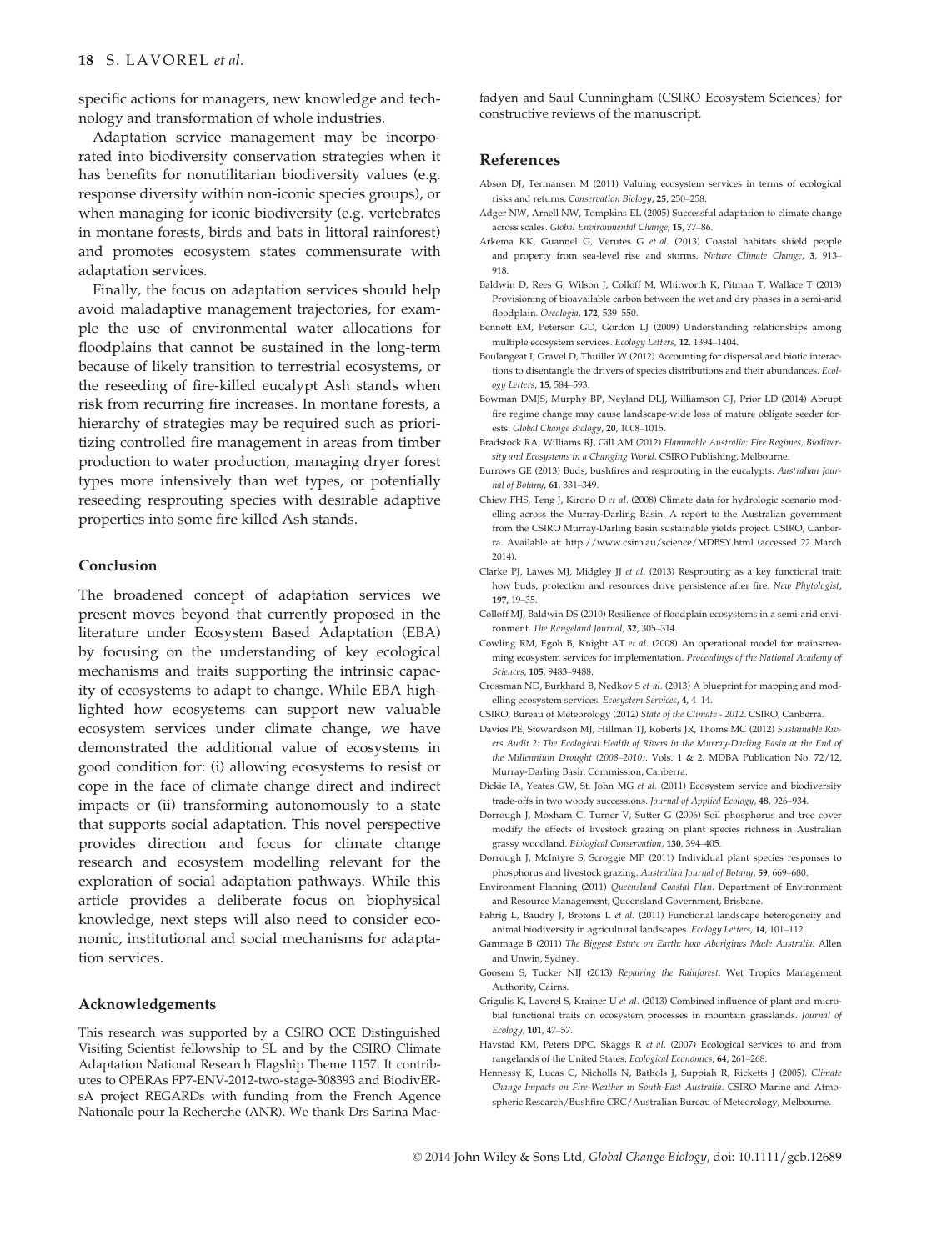- Hobbs RJ, Yates CJ (2000) Temperate Eucalypt Woodlands in Australia: Biology, Conservation. Management and Restoration. Surrey Beatty & Sons, Sydney.
- Hobbs RJ, Arico S, Aronson J et al. (2006) Novel ecosystems: theoretical and management aspects of the new ecological world order. Global Ecology and Biogeography, 15, 1–7.
- Holling CS (1973) Resilience and stability of ecological systems. Annual Review of Ecology and Systematics, 4, 1–23.
- Jones HP, Hole DG, Zavaleta ES (2012) Harnessing nature to help people adapt to climate change. Nature Climate Change, 2, 504–509.
- Kellner JR, Asner GP (2009) Convergent structural responses of tropical forests to diverse disturbance regimes. Ecology Letters, 12, 887–897.
- Kuczera GA (1987) Prediction of water yield reductions following a bushfire in ashmixed species eucalypt forest. Journal of Hydrology, 94, 215–236.
- Lamarque P, Lavorel S, Mouchet M, Quétier F (2014) Plant trait-based models identify direct and indirect effects of climate change on bundles of grassland ecosystem services. Proceedings of the National Academy of Sciences, in press.
- Lavorel S, Grigulis K, Lamarque P et al. (2011) Using plant functional traits to understand the landscape-scale distribution of multiple ecosystem services. Journal of Ecology, 99, 135–147.
- Lindenmayer DB (1995) Forest disturbance, forest wildlife conservation and the conservative basis for forest management in the mountain ash forests of Victoria comment. Forest Ecology and Management, 74, 223–231.
- Lindenmayer DB (2011) What Makes a Good Farm for Wildlife? CSIRO Publishing, Melbourne.
- Lindenmayer DB, Likens GE (2009) Adaptive monitoring: a new paradigm for longterm research and monitoring. Trends in Ecology & Evolution, 24, 482-486.
- Lockyer P (2012) Lake Eyre: A Journey Through the Heart of the Continent. Harper Collins, Sydney.
- Lucas C, Hennessy K, Mills G, Bathols J (2007) Bushfire Weather in Southeast Australia: Recent Trends and Projected Climate Change Impacts. Consultancy Report Prepared for the Climate Institute of Australia. Bushfire CRC/Australian Bureau of Meteorology, Melbourne.
- Luck GW, Harrington R, Harrison PA et al. (2009) Quantifying the contribution of organisms to the provision of ecosystem services. BioScience, 59, 223–236.
- Mackey BG, Keith H, Berry SL, Lindenmayer DB (2008) Green Carbon: The Role of Natural Forests in Carbon Storage. Part 1, a Green Carbon Account of Australia's South-Eastern Eucalypt Forests and Policy Implications. ANU E Press, Canberra.
- McIntyre S (2008) The role of plant leaf attributes in linking land use to ecosystem function in temperate grassy vegetation. Agriculture, Ecosystems and Environment, 128, 251–258.
- McIntyre S (2011) Ecological and anthropomorphic factors permitting low-risk assisted colonization in temperate grassy woodlands. Biological Conservation, 144, 1781–1789.
- McIntyre S, Lavorel S (2007) A conceptual model of land use effects on the structure and function of herbaceous vegetation. Agriculture, Ecosystems and Environment, 119, 11–21.
- MDBA (2010) Guide to the Proposed Basin Plan. Volume 1: Overview. MDBA Publication No. 60/10. Murray-Darling Basin Authority, Canberra.
- Metcalfe DJ, O'Malley T, Lawson TJ, Ford AJ (2013) Mapping littoral rainforest & coastal vine thickets of eastern Australia in the wet tropics: Mission Beach pilot study. Report to the National Environmental Research Program. Reef and Rainforest Research Centre Ltd, Cairns. Available at: http://www.nerptropical.edu.au/ research (accessed 22 March 2014).
- Millennium Ecosystem Assessment (2005) Ecosystems and Human Well-being: Synthesis. Island Press, Washington.
- Mitchell MGE, Bennett EM, Gonzalez A (2013) Linking landscape connectivity and ecosystem service provision: current knowledge and research gaps. Ecosystems, 16, 894–908.
- Mokany K, Ash J, Roxburgh S (2008) Functional identity is more important than diversity in influencing ecosystem processes in a temperate native grassland. Journal of Ecology, 96, 884–893.
- Nidumolu UB, Hayman PT, Howden SM, Alexander BM (2012) Re-evaluating the margin of the south Australian grain belt in a changing climate. Climate Research, 51, 249–260.
- Nielsen DL, Brock MA (2009) Modified water regime and salinity as a consequence of climate change: prospects for wetlands of southern Australia. Climatic Change, 95, 523–533.
- Noble IR, Slatyer RO (1980) The use of vital attributes to predict successional changes in plant communities subject to recurrent disturbances. Vegetatio, 43, 5–21.
- O'Shaughnessy PJ, Jayasuriya MDA (1991) Managing the ash type forests for water production in Victoria. In: Forest Management in Australia (eds McKinnell FH, Hop-

kins ER, Fox JED), pp. 341–363. Institute of Foresters Australia/Surrey Beatty & Sons, Sydney.

- Perrings C, Duraiappah AK, Larigauderie A, Mooney HA (2011) The biodiversity and ecosystem services science-policy interface. Science, 331, 1139–1140.
- Pramova E, Locatelli B, Djoudi H, Somorin OA (2012) Forests and trees for social adaptation to climate variability and change. Wiley Interdisciplinary Reviews: Climate Change, 3, 581–596.
- Prober SM, Lunt ID (2009) Restoration of Themeda australis swards suppresses soil nitrate and enhances ecological resistance to invasion by exotic annuals. Biological Invasions, 11, 171–181.
- Prober SM, Thiele KR, Rundel PW et al. (2012) Facilitating adaptation of biodiversity to climate change: a conceptual framework applied to the world's largest Mediterranean-climate woodland. Climatic Change, 110, 227–248.
- Qiu J, Turner MG (2013) Spatial interactions among ecosystem services in an urbanizing agricultural watershed. Proceedings of the National Academy of Sciences, 110, 12149–12154.
- Quétier F, Thébault A, Lavorel S (2007) Linking vegetation and ecosystem response to complex past and present land use changes using plant traits and a multiple stable state framework. Ecological Monographs, 77, 33–52.
- Scheffer M (2009) Critical Transitions in Nature and Society. Princeton University Press, Princeton, NJ.
- Schellnhuber HJ, Hare W, Serdeczny O et al. (2012) Turn down the heat: why a  $4^{\circ}$ C warmer world must be avoided. A Report for the World Bank by the Potsdam Institute for Climate Impact Research and Climate Analytics. The World Bank, Washington, DC.
- Sharpley AN (1995) Soil phosphorus dynamics: agronomic and environmental impacts. Ecological Engineering, 5, 261–279.
- Shepard CC, Crain CM, Beck MW (2011) The protective role of coastal marshes: a systematic review and meta-analysis. PLoS ONE, 6, e27374.
- Sims NC, Chariton A, Jin H, Colloff MJ (2012) A classification of floodplain ecosystems in the Murray-Darling Basin based on changes in flooding between pre-regulation and current conditions. Wetlands, 32, 239–248.
- Smith FP, Prober SM, House APN, McIntyre S (2013) Maximizing retention of native biodiversity in Australian agricultural landscapes - the 10:20:40:30 guidelines. Agriculture, Ecosystems and Environment, 16, 35–45.
- Stephens SL, Agee JK, Fule PZ, North MP, Romme WH, Swetnam TW (2013) Managing forests and fire in changing climates. Science, 342, 41–42.
- Stafford Smith M, Horrocks L, Harvey A, Hamilton C (2011) Rethinking adaptation for a 4 °C world. Philosophical Transactions of the Royal Society A: Mathematical, Physical and Engineering Sciences, 369, 196–216.
- Suppiah R, Watterson IG, Macadam I, Collier MA, Bathols J (2010) Climate change projections for the tropical rainforest region of north Queensland. Final report on MTSRF activities, 2006–2010. Report prepared for the Marine and Tropical Sciences Research Facility (MTSRF) Research Report Series. Reef and Rainforest Research Centre Ltd, Cairns. Available at: http://www.rrrc.org.au/publications/ research\_reports.html (accessed 22 March 2014).
- Thackway R, Cresswell ID (eds.) (1995) An Interim Biogeographic Regionalisation for Australia: A Framework for Setting Priorities in the National Reserve System Cooperative Program. Version 4.0. Australian Nature Conservation Agency, Canberra.
- Tucker NIJ, Murphy TM (1997) The effects of ecological rehabilitation on vegetation recruitment: some observations from the wet tropics of Queensland. Forest Ecology and Management, 99, 133–152.
- Walker B, Kinzig A, Langridge J (1999) Plant attribute diversity, resilience and ecosystem function: the nature and significance of dominant and minor species. Ecosystems, 2, 95–113.
- Walker B, Holling CS, Carpenter SR, Kinzig A (2004) Resilience, adaptability and transformability in social–ecological systems. Ecology and Society, 9, 5.
- Wamsley TV, Cialone MA, Smith JM, Atkinson JH, Rosati JD (2010) The potential of wetlands in reducing storm surge. Ocean Engineering, 37, 59–68.
- Williams KJ, Dunlop M, Bustamante RH et al. (2012) Queensland's biodiversity under climate change: impacts and adaptation - synthesis report. A Report Prepared for the Queensland Government, Brisbane. CSIRO Climate Adaptation Flagship, Canberra.
- World Bank (2010) Convenient Solutions to an Inconvenient Truth Ecosystem-Based Approaches to Climate Change. The World Bank, Washington, DC.
- Zweig CL, Kitchens WM (2009) Multi-state succession in wetlands: a novel use of state and transition models. Ecology, 90, 1900–1909.